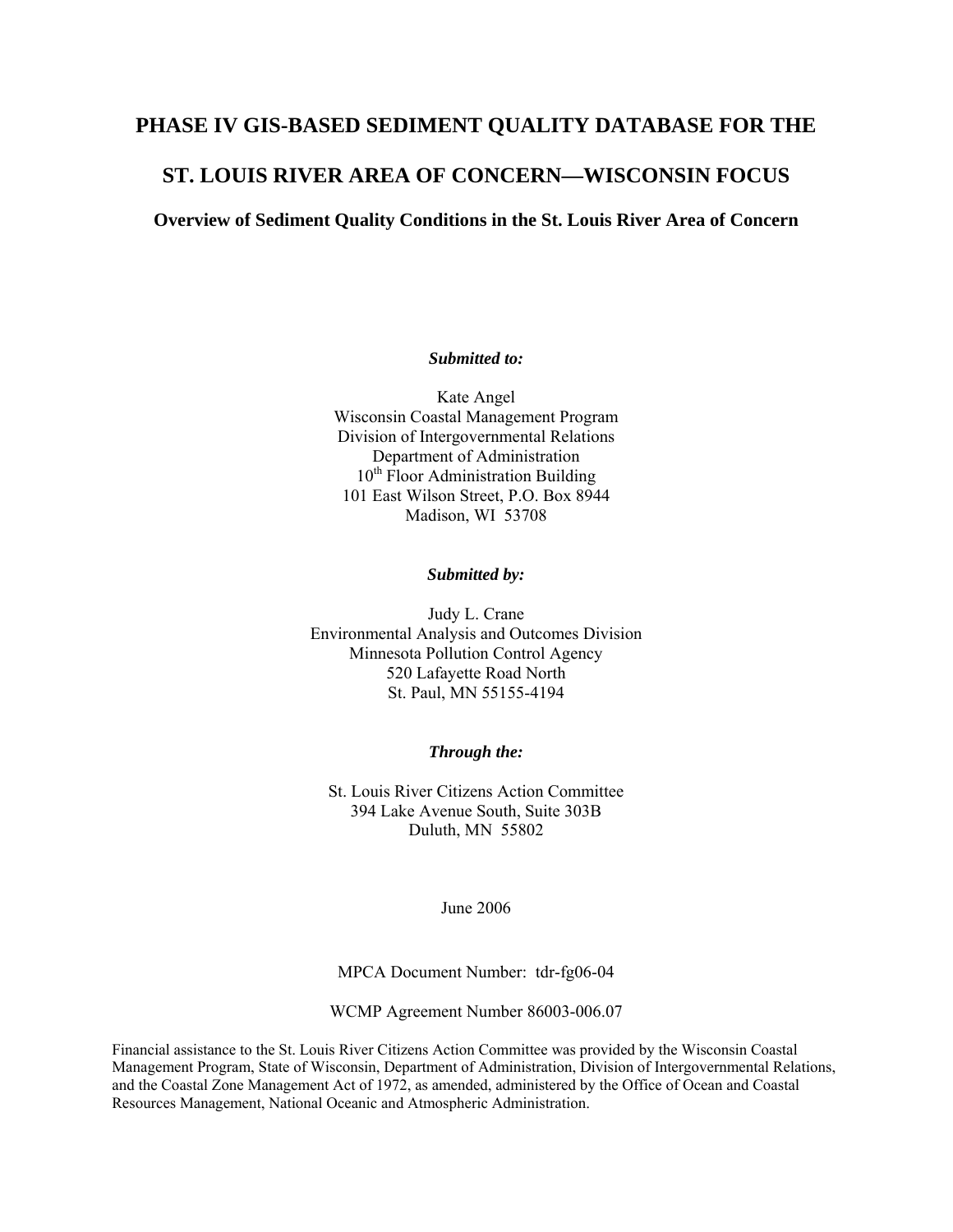# **FORWARD**

The Phase IV geographic information system (GIS)-based sediment quality database for the St. Louis River Area of Concern (AOC)—Wisconsin focus represents a collaborative project between the St. Louis River Citizens Action Committee (CAC), Minnesota Pollution Control Agency (MPCA), Wisconsin Department of Natural Resources (WDNR), and Exa Data & Mapping Services, Inc. in conjunction with their subconsultants from Premier Environmental Services, Inc. and Searay Environmental. This project was funded by the Wisconsin Coastal Management Program (WCMP) and the National Oceanic and Atmospheric Administration (NOAA), Office of Ocean and Coastal Resource Management under the Coastal Zone Management Act, Grant # NA05NOS4191067, through a grant agreement with the St. Louis River CAC. In addition, the MPCA contributed over 60% of state matching funds to this project.

This report was prepared by Dr. Judy Crane (MPCA). Dr. Crane's time was used as part of the state match to the St. Louis River CAC's grant under award number WCMP 86003-006.07 from NOAA, U.S. Department of Commerce. The statements, findings, conclusions, and recommendations are those of the author and do not necessarily reflect the views of NOAA, the Department of Commerce, the MPCA, WDNR, or St. Louis River CAC.







This report should be cited as:

Crane, J.L. 2006. Phase IV GIS-based sediment quality database for the St. Louis River Area of Concern—Wisconsin focus. Overview of sediment quality conditions in the St. Louis River Area of Concern. Minnesota Pollution Control Agency, Environmental Analysis and Outcomes Division, St. Paul, MN. MPCA Document Number tdr-fg06-04.

The Phase IV sediment quality databases include new sediment quality data for the Wisconsin side of the St. Louis River AOC, as well as data that were assembled from three earlier phases of the GIS-based sediment quality database project conducted by Dr. Crane (MPCA) and her consultants. These earlier projects were funded as follows:

• Phase I (completed September 30, 2003): Grant number GL97536301-1 (\$81,000) from the U.S. Environmental Protection Agency's (EPA) Great Lakes National Program Office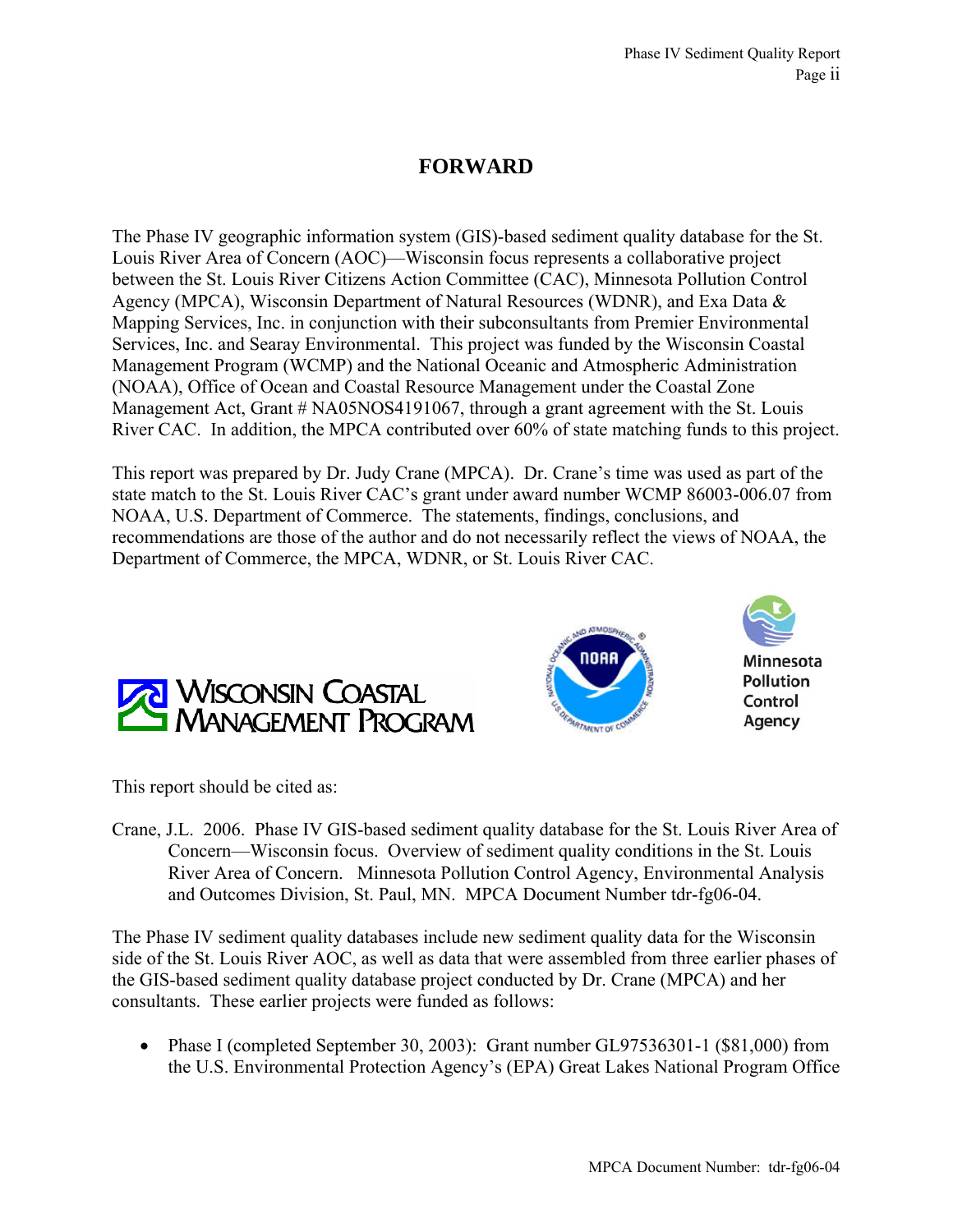(GLNPO) plus a 5% state match from the MPCA. MacDonald Environmental Sciences Ltd. (MESL) provided contractual assistance on this project.

- Phase II (completed December 22, 2004 as one component of a MPCA-Duluth grant to develop a comprehensive sediment management plan for the lower St. Louis River AOC): Grant number GL97540401-2 (\$40,000 of funds for the Phase II project) from GLNPO plus a 5% state match from the MPCA. MESL provided contractual assistance on this project.
- Phase III (completed December 31, 2005): Grant number MLSCP 306-28-06 (\$50,000) from Minnesota's Lake Superior Coastal Program (MLSCP) plus a 50% state match from the MPCA. MESL and Exa Data & Mapping Services, Inc. provided contractual assistance on this project.

Work products from Phases I through IV are either available on the MPCA's Contaminated Sediment Web page at: [http://www.pca.state.mn.us/water/sediments/studies](http://www.pca.state.mn.us/water/sediments/studies-stlouis.html#assessment)[stlouis.html#assessment](http://www.pca.state.mn.us/water/sediments/studies-stlouis.html#assessment) or by contacting Dr. Crane at:

Judy L. Crane, Ph.D. Environmental Analysis and Outcomes Division Minnesota Pollution Control Agency 520 Lafayette Road North St. Paul, MN 55155-4194 Phone: 651-297-4068 Fax: 651-297-7709 Email: judy.crane@pca.state.mn.us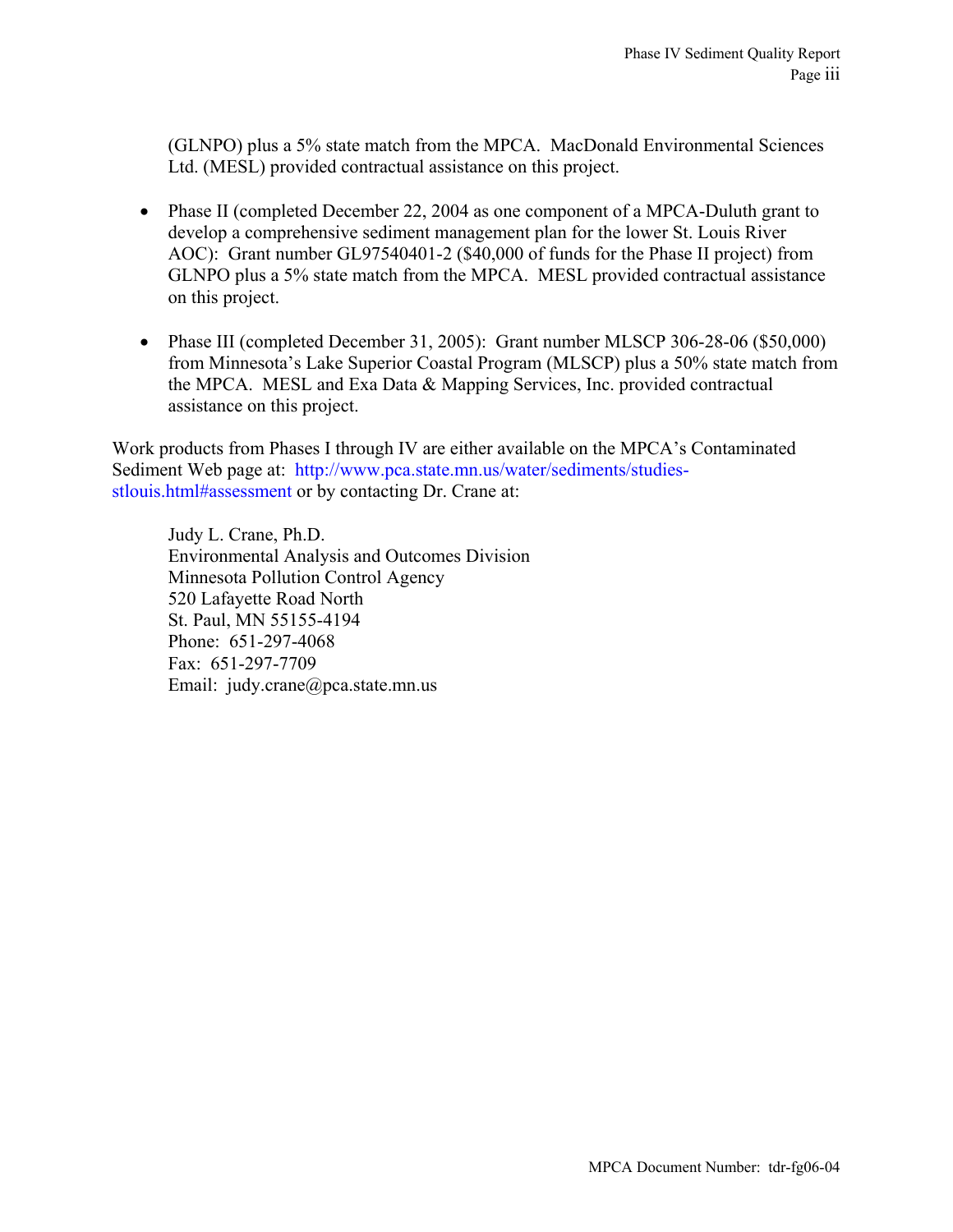# **TABLE OF CONTENTS**

# Page

| Forward |                                                                       |  |  |  |  |
|---------|-----------------------------------------------------------------------|--|--|--|--|
|         |                                                                       |  |  |  |  |
| 1.1     |                                                                       |  |  |  |  |
| 1.2     |                                                                       |  |  |  |  |
| 1.3     |                                                                       |  |  |  |  |
|         |                                                                       |  |  |  |  |
|         |                                                                       |  |  |  |  |
| 2.1     |                                                                       |  |  |  |  |
| 2.2     |                                                                       |  |  |  |  |
|         | Data Queries from Phase IV MSTM Access 2000 Sediment Quality<br>2.2.1 |  |  |  |  |
|         | Data Queries from Query Manager-Compatible Database Files 7<br>2.2.2  |  |  |  |  |
|         | 2.2.3                                                                 |  |  |  |  |
| 2.3     |                                                                       |  |  |  |  |
|         |                                                                       |  |  |  |  |
|         |                                                                       |  |  |  |  |
| 3.1     |                                                                       |  |  |  |  |
| 3.2     |                                                                       |  |  |  |  |
|         | 3.2.1                                                                 |  |  |  |  |
|         | 3.2.2                                                                 |  |  |  |  |
|         | 3.2.3                                                                 |  |  |  |  |
| 3.3     |                                                                       |  |  |  |  |
|         |                                                                       |  |  |  |  |
|         |                                                                       |  |  |  |  |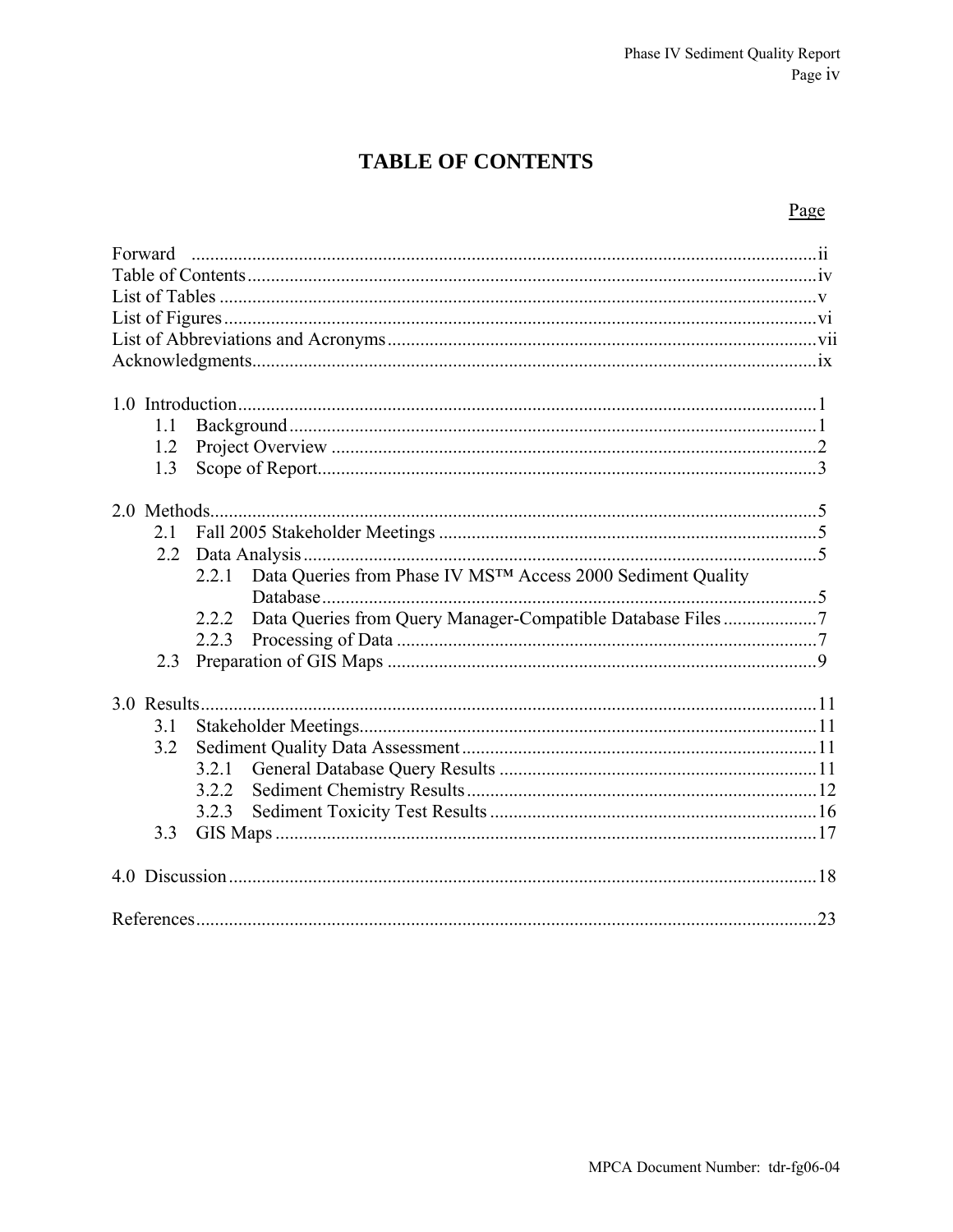# **LIST OF TABLES**

#### Table Page

| 1              | Summary of information included in the Phase IV sediment quality<br>database.                                                       | $T-2$            |
|----------------|-------------------------------------------------------------------------------------------------------------------------------------|------------------|
| $\overline{2}$ | Number of samples of the most common sediment quality indicators                                                                    | $T-3$            |
| 3              | Number of stations for each location in the Phase IV sediment quality<br>database.                                                  | $\therefore$ T-7 |
| $\overline{4}$ | Number of chemical classes used in the calculation of mean PEC-Qs<br>for sediment samples included in the Phase IV sediment quality |                  |
|                | database                                                                                                                            | $T-10$           |
| 5              | Statistical summary of sediment chemistry values in surficial                                                                       |                  |
|                |                                                                                                                                     | $T-11$           |
| 6              | Statistical summary of sediment chemistry values in subsurface                                                                      |                  |
|                | $\ldots$ T-15<br>sediments (>30 cm, inclusive) of the St. Louis River AOC                                                           |                  |
| 7              | Determination of statistical significance between median chemical                                                                   |                  |
|                | values in surface and subsurface sediments from the St. Louis River                                                                 |                  |
|                | AOC.                                                                                                                                | $T-19$           |
| 8              | Summary of phenanthrene/anthracene $(P/A)$ and fluoranthene/pyrene                                                                  |                  |
|                | (F/P) ratios for selected depth intervals in the St. Louis River AOC                                                                | $T-23$           |
| 9              | Distribution of mean PEC-Qs in surficial sediments (i.e., upper 30 cm)                                                              |                  |
|                | of selected locations in the St. Louis River AOC.                                                                                   | $T-24$           |
| 10             | Frequency of low, moderate, and high risk samples in surface                                                                        |                  |
|                |                                                                                                                                     |                  |
| 11             | Incidence of toxicity for mean PEC-Q ranges as determined                                                                           |                  |
|                | using matching sediment chemistry and toxicity data from the                                                                        |                  |
|                |                                                                                                                                     | $T-26$           |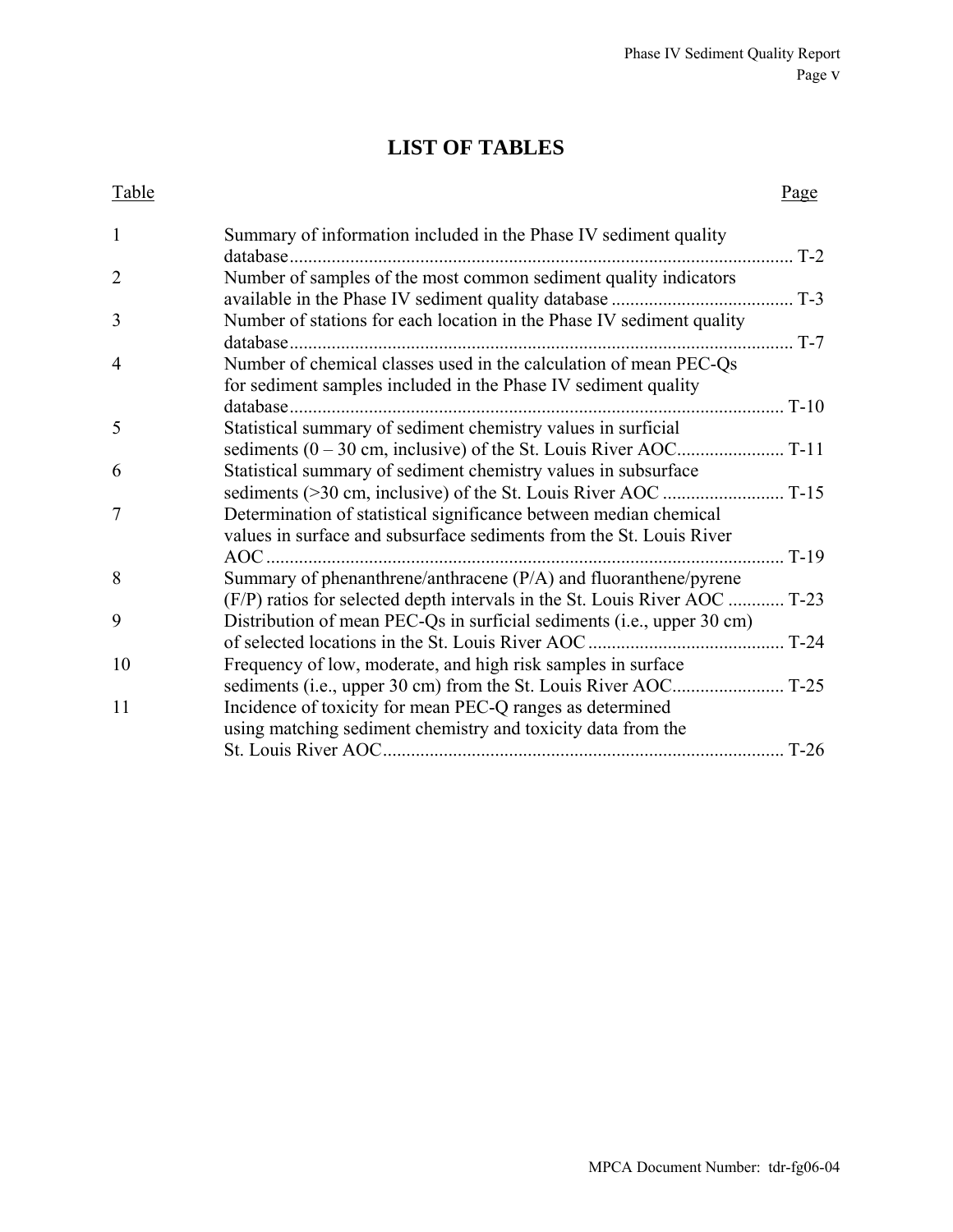# **LIST OF FIGURES**

#### Figure Page

| $\mathbf{1}$   | Location of sediment stations in the St. Louis River AOC in relation to     |                |
|----------------|-----------------------------------------------------------------------------|----------------|
|                |                                                                             |                |
| $\overline{2}$ | Distribution of mean PEC-Q values in the surface sediments (i.e., upper     |                |
|                | 30 cm) of the St. Louis River AOC                                           |                |
| 3              | Distribution of mean PEC-Q values in the surface sediments (i.e., upper     |                |
|                |                                                                             | $F-4$          |
| $\overline{4}$ | Distribution of mercury in surface sediments (i.e., upper 30 cm) of         |                |
|                |                                                                             |                |
| 5              | Distribution of TOC (%) in surface sediments (i.e., upper 30 cm) of         |                |
|                |                                                                             |                |
| 6              | Distribution of mean PEC-Q ranges used in the incidence of sediment         |                |
|                | toxicity analysis of matching sediment chemistry and toxicity data from     |                |
|                |                                                                             |                |
| $\overline{7}$ | Map of sediment toxicity results (i.e., toxic or not toxic) in the          |                |
|                | St. Louis River AOC for sediment stations with matching sediment            |                |
|                |                                                                             | $\ldots$ $F-8$ |
| 8              | Results of sediment toxicity tests in the St. Louis River AOC using         |                |
|                |                                                                             |                |
| 9              | Results of sediment toxicity tests in the St. Louis River AOC using         |                |
|                |                                                                             |                |
| 10             |                                                                             |                |
| 11             |                                                                             |                |
| 12             |                                                                             |                |
| 13             |                                                                             |                |
| 14             |                                                                             |                |
| 15             | Percentage of fine (silt + clay; $\leq 63 \mu m$ ) particle size classes in |                |
|                |                                                                             |                |
| 16             | Percentage of medium sand $(250 - 500 \,\mu\text{m})$ in surface sediments  |                |
|                |                                                                             |                |
| 17             | Percentage of coarse sand $(500 - 1000 \,\mu m)$ in surface sediments       |                |
|                |                                                                             |                |
|                |                                                                             |                |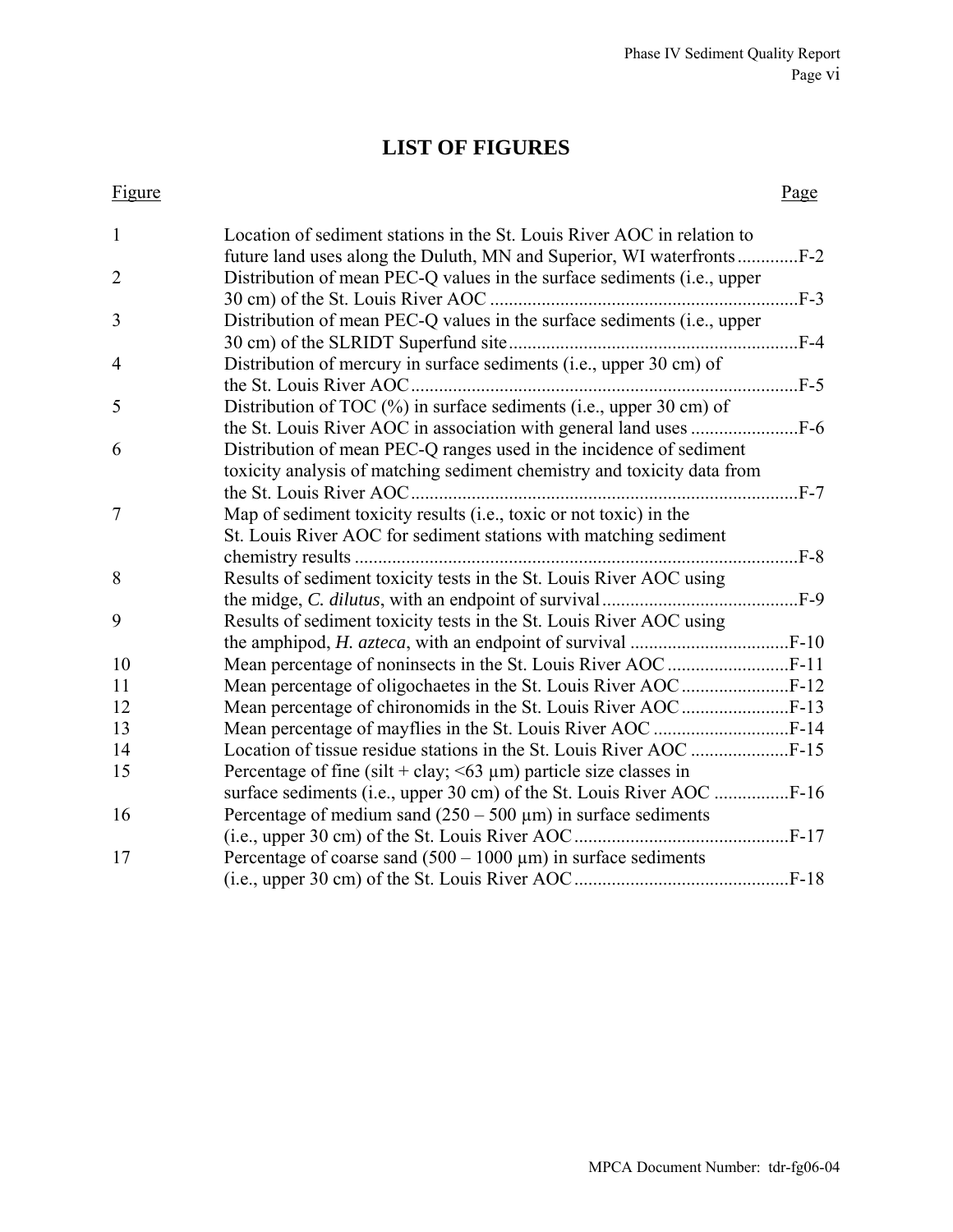# **LIST OF ABBREVIATIONS AND ACRONYMS**

| <b>AOC</b>    | Area of Concern                                          |
|---------------|----------------------------------------------------------|
| BC            | British Columbia                                         |
| CAC           | <b>Citizens Action Committee</b>                         |
| DM&IR         | Duluth, Missabe, and Iron Range                          |
| <b>DSD</b>    | <b>Duluth Steam District</b>                             |
| EPA           | <b>Environmental Protection Agency</b>                   |
| FL            | Florida                                                  |
| F/P           | Fluoranthene to Pyrene Ratio                             |
| <b>FTP</b>    | <b>File Transfer Protocol</b>                            |
| <b>GIS</b>    | Geographic Information System                            |
| <b>GLNPO</b>  | Great Lakes National Program Office                      |
| ID            | Identification                                           |
| <b>IJC</b>    | <b>International Joint Commission</b>                    |
| <b>LMW</b>    | Low Molecular Weight                                     |
| <b>MESL</b>   | MacDonald Environmental Sciences Ltd.                    |
| <b>MLE</b>    | Maximum Likelihood Estimation                            |
| <b>MLSCP</b>  | Minnesota's Lake Superior Coastal Program                |
| <b>MN</b>     | Minnesota                                                |
| <b>MPCA</b>   | Minnesota Pollution Control Agency                       |
| <b>MSTM</b>   | Microsoft™                                               |
| MT            | Montana                                                  |
| <b>NA</b>     | Not Available                                            |
| ND            | Not Detected                                             |
| <b>NOAA</b>   | National Oceanic and Atmospheric Administration          |
| P/A           | Phenanthrene to Anthracene Ratio                         |
| <b>PAHs</b>   | Polycyclic Aromatic Hydrocarbons                         |
| <b>PCBs</b>   | Polychlorinated Biphenyls                                |
| <b>PEC</b>    | Probable Effect Concentration                            |
| PEC-Q         | Probable Effect Concentration Quotient                   |
| P.O.          | Post Office                                              |
| QAPP          | <b>Quality Assurance Project Plan</b>                    |
| <b>RAP</b>    | Remedial Action Plan                                     |
| R-EMAP        | Regional Environmental Monitoring and Assessment Program |
| SD            | <b>Standard Deviation</b>                                |
| <b>SEH</b>    | <b>Short Elliott Hendrickson</b>                         |
| <b>SEM</b>    | Simultaneously Extractable Metals                        |
| <b>SLRIDT</b> | St. Louis River Interlake/Duluth Tar                     |
| SQG           | <b>Sediment Quality Guideline</b>                        |
| SQT           | <b>Sediment Quality Target</b>                           |
| <b>TMDL</b>   | <b>Total Maximum Daily Load</b>                          |
| <b>TOC</b>    | <b>Total Organic Carbon</b>                              |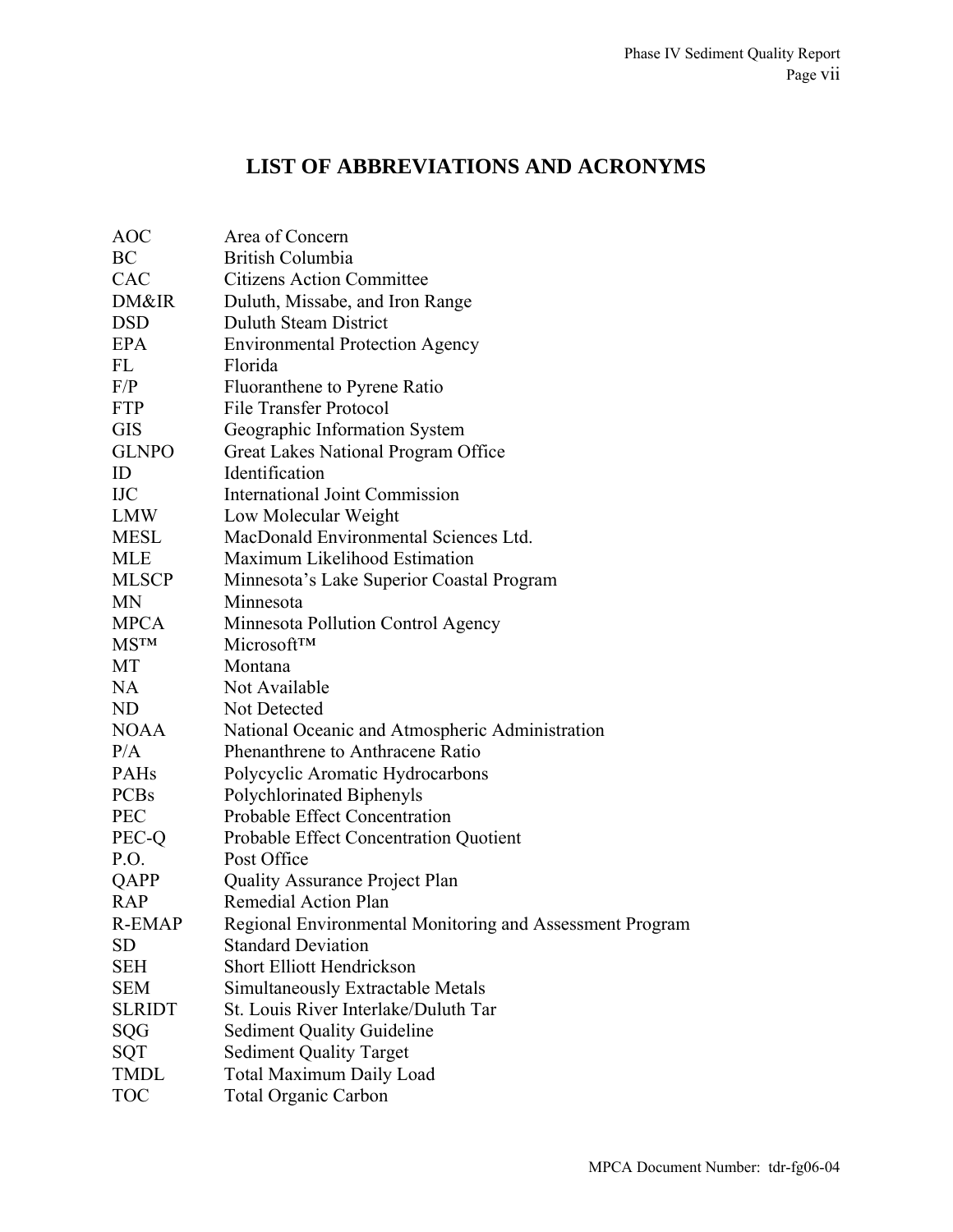# **LIST OF ABBREVIATIONS AND ACRONYMS**

| <b>TR</b>    | <b>Training Site</b>                             |
|--------------|--------------------------------------------------|
| U.S.         | <b>United States</b>                             |
| <b>USS</b>   | U.S. Steel                                       |
| UV           | Ultraviolet                                      |
| <b>WA</b>    | Washington                                       |
| <b>WCMP</b>  | Wisconsin Coastal Management Program             |
| <b>WDNR</b>  | <b>Wisconsin Department of Natural Resources</b> |
| WI           | Wisconsin                                        |
| <b>WLSSD</b> | Western Lake Superior Sanitary District          |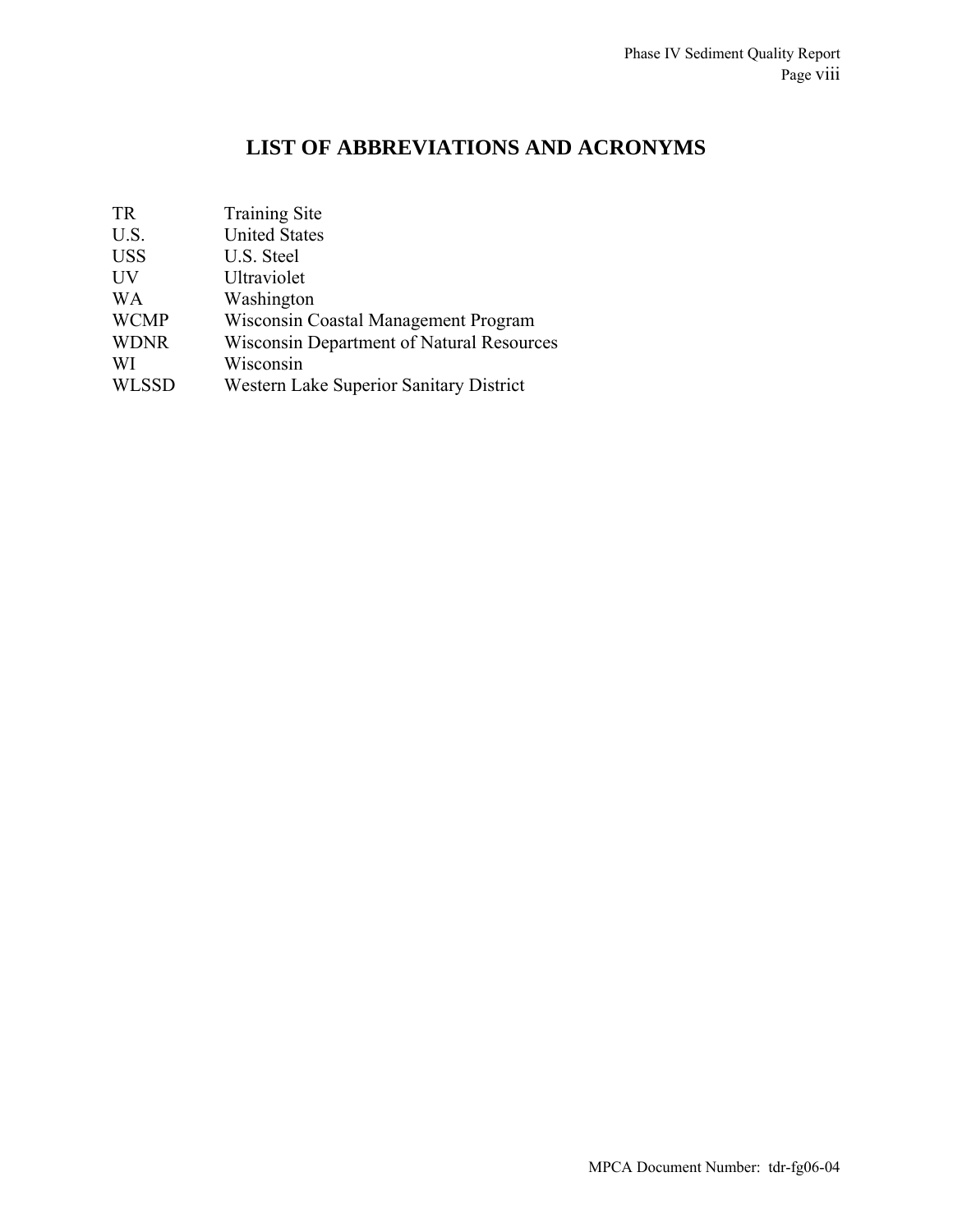# **ACKNOWLEDGMENTS**

A number of individuals assisted with the preparation of earlier phases of the GIS-based sediment quality database. These individuals have been acknowledged in the documentation that accompanied each phase of the database. The Phase IV project team members that assisted with other project tasks have been acknowledged in other report and database documentation.

Kate Angel was the WCMP Program Liaison to the St. Louis River CAC for this grant. Lynelle Hanson and Phil Monson were the respective grant managers from the St. Louis River CAC. The funding acknowledgments for this project were provided in the Forward of this report.

Jan Eckart and Julie Lendway (MPCA) provided word processing and report production support. Todd Biewen (MPCA) provided useful supervisory assistance and was instrumental in securing state match funding for Dr. Crane's position.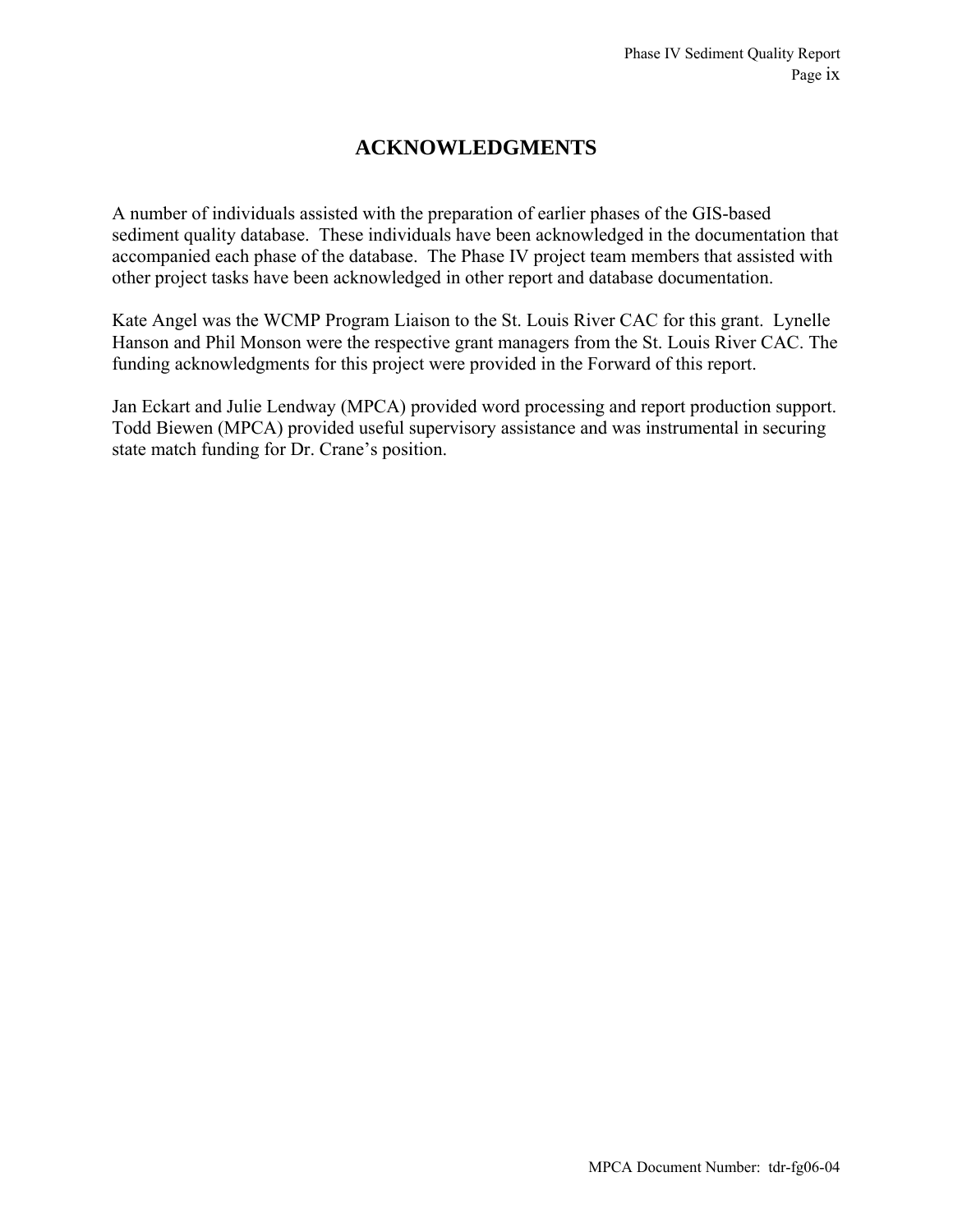# **CHAPTER 1**

# **INTRODUCTION**

# **1.1 BACKGROUND**

The lower St. Louis River provides an important coastal resource to western Lake Superior. In particular, this transboundary waterway provides critical habitat to invertebrate, fish, and waterfowl species, and it also provides an economic venue for Great Lakes shipping and business in the Duluth-Superior Harbor. The lower estuary and harbor are bisected by the Minnesota-Wisconsin state line (Figure 1). Contaminated sediments have contributed to several use impairments in the lower St. Louis River and were a factor in the International Joint Commission's (IJC) decision to designate the lower St. Louis River as one of 43 Areas of Concern (AOCs) in the Great Lakes basin (IJC 1989). As such, contaminated sediments are an important nonpoint source of pollution to the St. Louis River AOC, especially in the Duluth-Superior Harbor. Consequently, several sediment quality and fish tissue studies have been conducted in the lower St. Louis River AOC, particularly since 1990, to delineate the extent and magnitude of contaminants of potential concern and to assess the potential for ecological effects (Figure 1).

As part of the remedial action plan (RAP) process for the St. Louis River AOC, the Minnesota Pollution Control Agency (MPCA) and the Wisconsin Department of Natural Resources (WDNR), along with citizen and technical stakeholders, identified the need to compile sediment quality data collected from the AOC in a database format for mapping and evaluation purposes (MPCA/WDNR 1995). This need was the basis for securing funding to conduct earlier phases of a Geographic Information System (GIS)-based sediment quality database (see Forward), as well as this Phase IV project. The updates of this database will support the assessment, preservation, and restoration of the St. Louis River AOC. The primary applications of the Phase IV GIS-based sediment quality database are to:

- Allow users to access sediment quality data for the AOC;
- Allow users to view the data spatially, along with GIS-watershed data;
- Assist agencies and stakeholders with implementing the three-phase sediment strategy of the Stage II St. Louis River RAP (MPCA/WDNR 1995), along with newer sediment management efforts;
- Further the goals of the Lake Superior Lakewide Management Plan by tracking the occurrence of critical pollutants; and
- Allow analysis of sediment quality data in conjunction with the detailed habitat evaluation and mapping accomplished through the St. Louis River Habitat Plan (St. Louis River CAC 2002). Most of the GIS data from the Habitat Plan are available in the ArcMap 9.1 map documents available for this project.

Sediment quality issues in the St. Louis River AOC are of interest to local and state agencies in Minnesota and Wisconsin, as well as to federal agencies, tribal groups, responsible parties, nonprofit organizations, and other concerned stakeholders. The St. Louis River RAP (MPCA/WDNR 1992, 1995), as well as a number of sediment investigations, have identified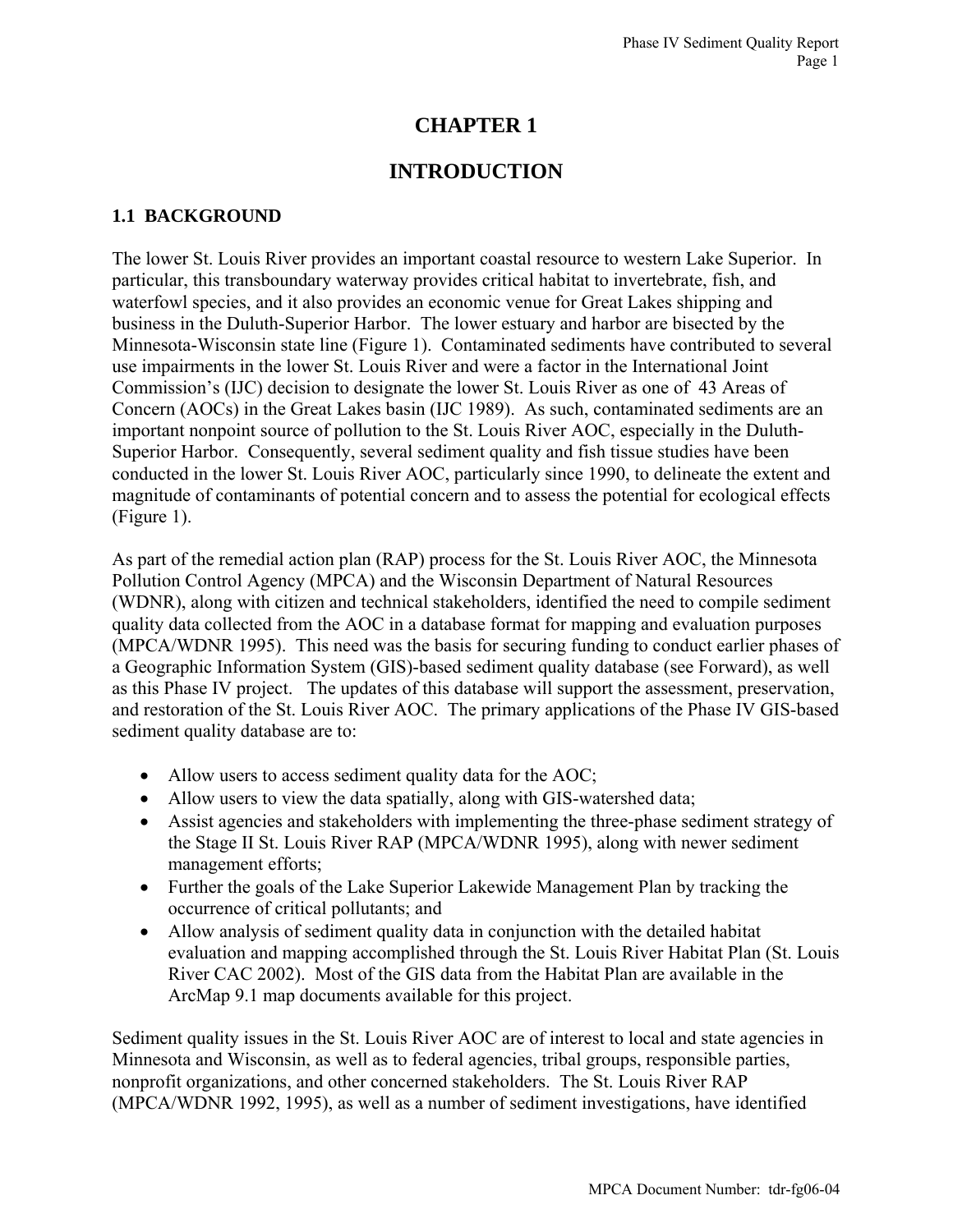several areas of elevated sediment contamination (i.e., hot spot sites) within the Minnesota side of the lower estuary, including the:

- St. Louis River Interlake/Duluth Tar (SLRIDT) Superfund site;
- USS Superfund site;
- Minnesota Slip;
- $\bullet$  Slip C;
- Embayment encompassing the old Duluth sewage treatment plant near the Western Lake Superior Sanitary District (WLSSD) and the confluence with Coffee and Miller Creeks;
- Embayment encompassing the M.L. Hibbard plant/DSD No. 2, north of Grassy Point;
- Bay near the DM&IR taconite storage facility; and
- Dakota Pier.

Contaminated hot spot sites within the Wisconsin side of the St. Louis River AOC include the:

- Kopper's Industries Inc. site;
- Howard's Bay; and
- Area near the City of Superior wastewater treatment plant.

Final sediment remediation of the Hog Island Inlet and Newton Creek site in Superior, WI was completed during November 2005 through the use of Great Lakes Legacy Act funding (http://www.epa.gov/glnpo/sediment/legacy/hogisland/index.html). Sediment remediation of the SLRIDT Superfund site began in June 2006 and is targeted for completion during 2009.

## **1.2 PROJECT OVERVIEW**

The Phase IV GIS-based sediment quality database for the St. Louis River AOC—Wisconsin focus represents a collaborative project between the St. Louis River Citizens Action Committee (CAC), WDNR, MPCA, and Exa Data & Mapping Services, Inc. in conjunction with their subconsultants from Premier Environmental Services, Inc. and Searay Environmental. For this phase of the database, additional sediment quality data from the Wisconsin side of the AOC were added to the database based on the procedures documented in the Phase III Quality Assurance Project Plan (QAPP; Crane 2005a), as well as in the Phase IV project team roles and responsibilities report (Crane 2005b). These data consisted of mostly benthic invertebrate community data from throughout the Wisconsin side of the St. Louis River AOC, as well as some pre-remediation sediment chemistry data from Hog Island Inlet and Newton Creek in Superior, WI. Post-remediation sediment chemistry data from this site were not available in time to add to the Phase IV database.

The Phase IV sediment quality database is available to users in three different formats, which are available on the MPCA's ftp site at: <ftp://files.pca.state.mn.us/pub/sedimentDB/>. Each format is available as a zipped file, and users will need to unzip the file(s) before using them. The file options are as follows: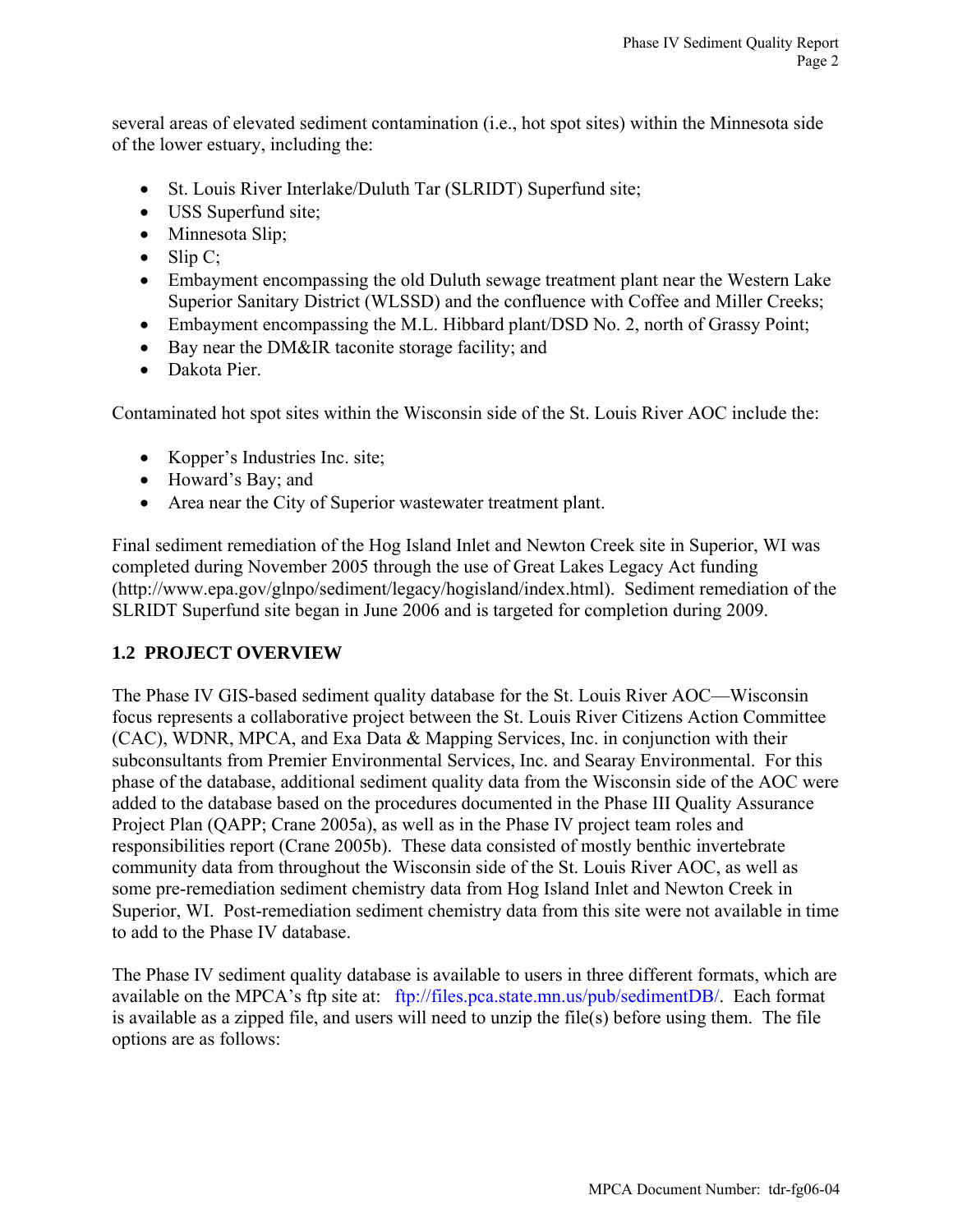- **Microsoft™ (MS™) Access '97 sediment quality database file name:** STLR\_SED\_DB\_PH4\_97.zip. Only a few stakeholders lacking MS™ Access 2000 software will need to use this version of the database.
- **MS™ Access 2000 sediment quality database file name:** STLR\_SED\_DB\_PH4\_Finalb.zip.
- **Query Manager-compatible database files:** PhIV\_STLR\_SEDB\_QM\_Final.zip. See the instructions in Chapter 4 of the Phase III Addendum to the Phase II Help Section for Database Users (Crane and Myre 2005a) for how to use these files with the National Oceanic and Atmospheric Administration's (NOAAs) free Query Manager 2.56 software. NOAA's software is available at:

http://response.restoration.noaa.gov/topic\_subtopic\_entry.php?RECORD\_KEY%28entry subtopic topic%29=entry id, subtopic id, topic id&entry id(entry subtopic topic)=375 &subtopic id(entry subtopic topic)=5&topic id(entry subtopic topic)=2.

A new feature of the MS™ Access 2000 version of the Phase IV database is that it contains a user-friendly Query Interface that facilitates retrieval of sediment chemistry, sediment toxicity, and benthic invertebrate community data. In addition to the interface, there are a series of predefined queries that allow the more experienced user to edit the queries directly. A Help Section (Crane and Myre 2006) for using the database products is available at: http://www.pca.state.mn.us/publications/tdr-fg06-02.pdf.

Since most of the sediment quality data have geopositional coordinates (i.e., latitude and longitude) for where the sediment samples were collected, the data can be displayed on maps along with GIS watershed data. This mapping process allows users to visualize the data results and to view watershed data that may help users interpret the results (e.g., location of current and historical industries, wastewater treatment plants, landfills, marinas, and navigational channels, as well as information on watershed soils, aquatic and nearshore habitats, and hydrological features). As part of the scope of work of this project, the MPCA completed an internal update of the Phase II ArcMap 8.3 map documents (Smorong *et al*. 2004a) to ArcMap 9.1 map documents. A Quick Guide (Crane 2006a) for using the ArcMap 9.1 map documents is available at: [http://www.pca.state.mn.us/publications/tdr-fg06-01.pdf.](http://www.pca.state.mn.us/publications/tdr-fg06-01.pdf)

A twelve page pamphlet that provides a summary of sediment quality conditions in the St. Louis River AOC (Crane 2006b) is available at: [http://www.pca.state.mn.us/publications/tdr-fg06-](http://www.pca.state.mn.us/publications/tdr-fg06-03.pdf) [03.pdf.](http://www.pca.state.mn.us/publications/tdr-fg06-03.pdf) This pamphlet was an extra task not originally included in the list of work products for this grant. The MPCA was required to provide a 60% state match for this project, which amounted to 1264 hours of Dr. Crane's work time through her salary, fringe, and indirect expenses. The 60% state match requirement was met on June 19, 2006, and the MPCA has contributed additional state match time to this project through Dr. Crane's time.

# **1.3 SCOPE OF REPORT**

This report provides an overview of sediment quality conditions in the St. Louis River AOC. Due to the resource limitations and time constraints of this project, more time went into the analysis of sediment quality data and preparation of tables and figures than in the preparation of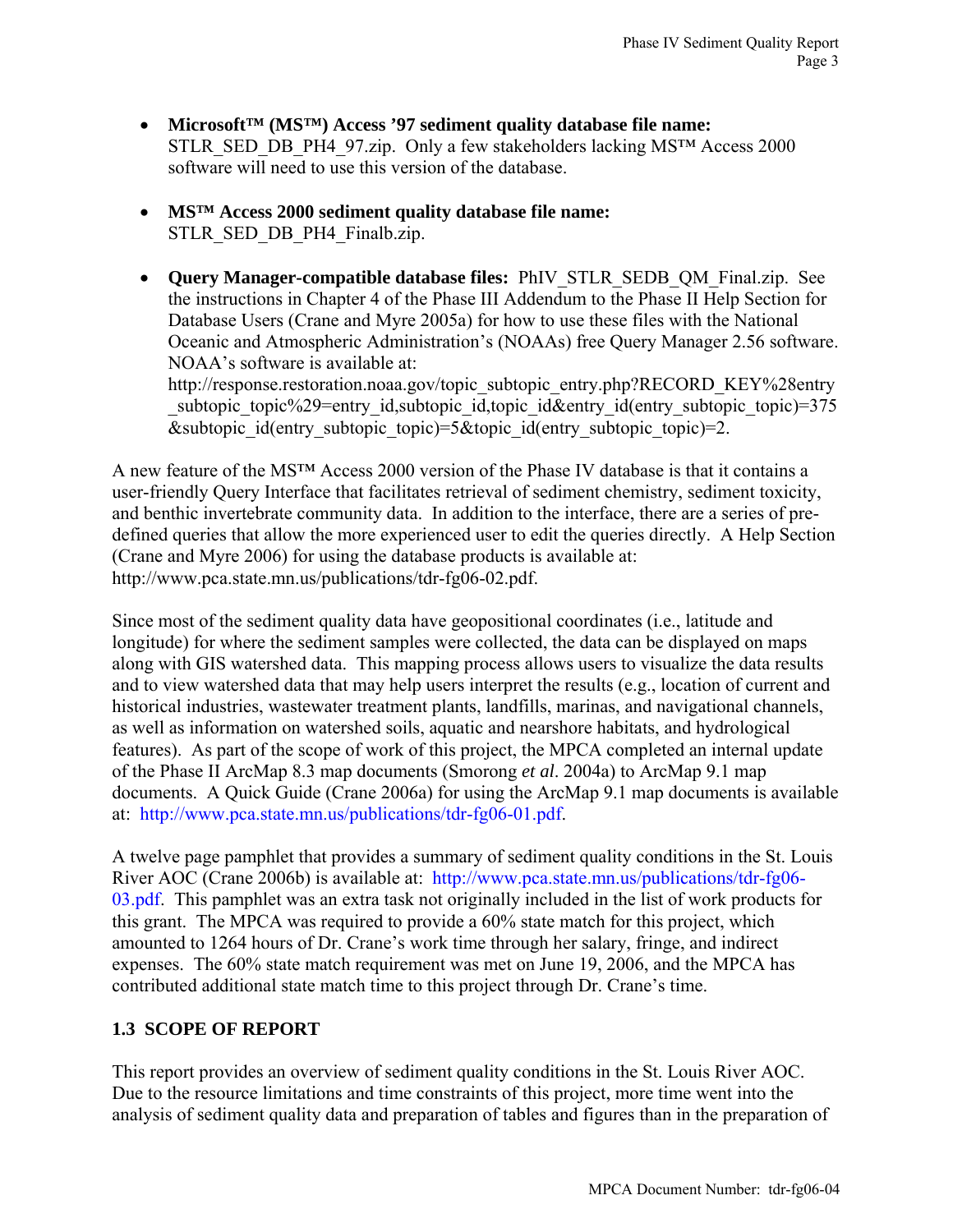text for this report. While this report examines sediment quality issues in a holistic basis throughout the St. Louis River AOC, it is not intended to be an exhaustive evaluation of how sediment quality data can be analyzed. Agency staff and stakeholders are encouraged to explore the databases for additional features they wish to plot on GIS maps of interest to them.

Web links to additional project documentation cited in this report are provided in the References section.

**Note: Sediment remediation of the Hog Island Inlet/Newton Creek site in Superior, WI was completed during the fall of 2005. The data analyses and preparation of GIS maps in this report include pre-remediation sediment quality data from this area in order to provide a baseline to compare to in the future as post-remediation sediment quality data are collected.**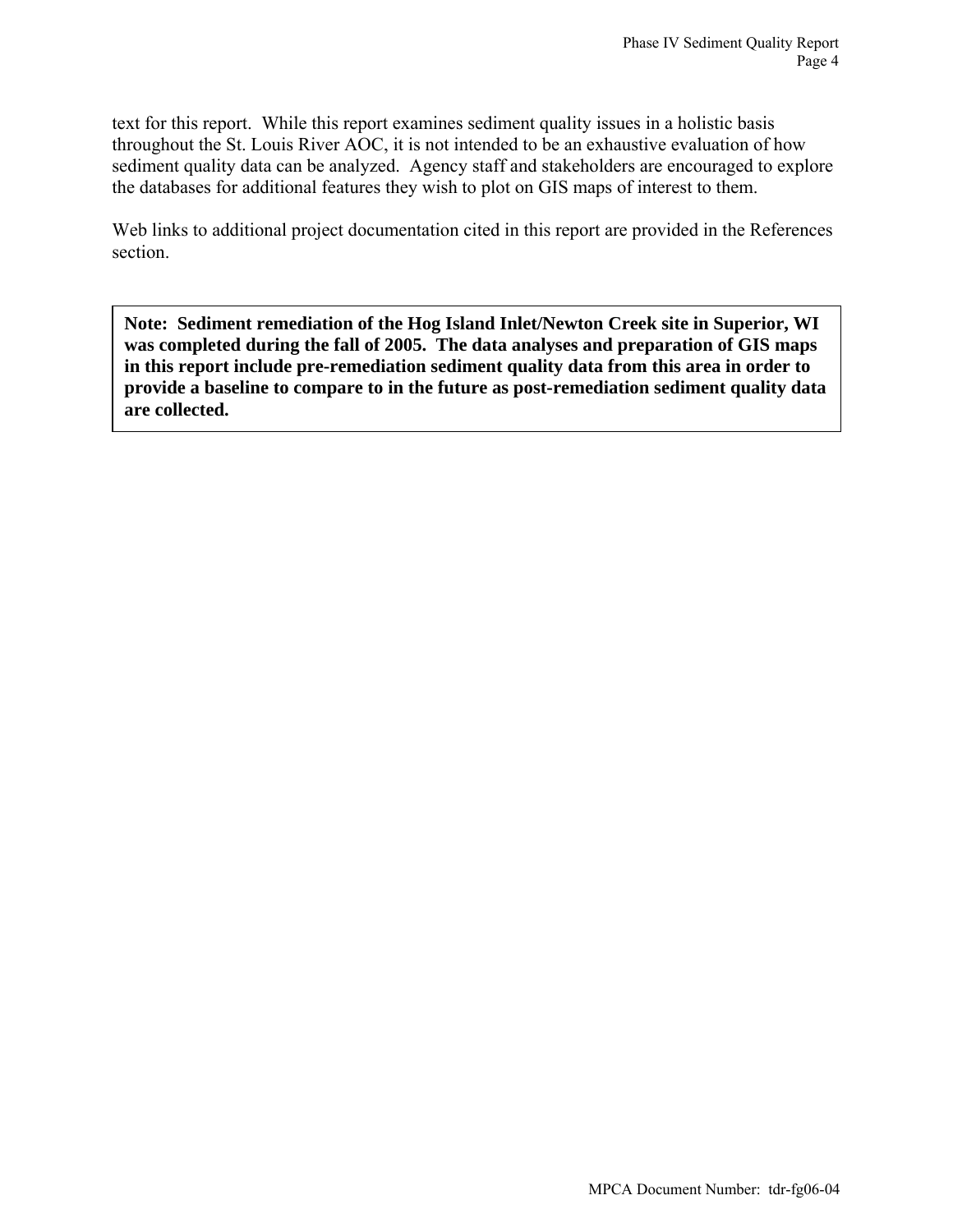# **CHAPTER 2**

# **METHODS**

## **2.1 FALL 2005 STAKEHOLDER MEETINGS**

MPCA staff and stakeholders were invited to attend two stakeholders meetings during the fall of 2005 in which an overview presentation of the Phase IV database project was given and input was sought on the development of a user-friendly query interface for the MS™ Access 2000 sediment quality database. In addition, input obtained from the same meeting on preparation of a sediment quality report for the Phase III sediment quality database project (Crane 2005c) was also pertinent towards preparation of this report. Five people participated in the meeting held on October 31, 2005 in St. Paul, MN, and approximately 20 people participated in a similar meeting held on November 1, 2005 in Duluth, MN. A copy of the Phase IV presentation given at these meetings is available at: http://www.pca.state.mn.us/water/sediments/slr-p4stakeholder-f05.pdf.

## **2.2 DATA ANALYSIS**

### **2.2.1 Data Queries from Phase IV MS™ Access 2000 Sediment Quality Database**

Several queries were run using the new drop-down menu of query options in the MS™ Access 2000 sediment quality database. Where appropriate for further data analysis, pertinent data were excluded from studies of the Koppers Industries Inc. facility (Study ID 32) and of lakes on the Fond du Lac Reservation (part of Study ID's 47 and 48) since these sites were not directly connected to the St. Louis River (Figure 1). The data queries included pre-remediation sediment quality data from Hog Island Inlet and Newton Creek to provide a baseline analysis that can be used in the future when post-remediation sediment quality data are available for this site.

As explained in the supplemental Phase IV Help Section for Database Users (Crane and Myre 2006), many of the queries in the MS™ Access 2000 sediment quality database are organized by depth intervals. Every sample is coded with one unique depth interval to allow for greater flexibility in conducting the queries. These intervals are pre-defined and include in order of priority:

- $\geq 0$  to  $\leq 5$  cm,
- $\geq 0$  to  $\leq 15$  cm,
- $\geq 15$  to  $\leq 30$  cm,
- $\geq 0$  to  $\leq 30$  cm,
- $\geq$ 30 to  $\leq$ 45 cm,
- $>30$  cm, and
- Other depths (including samples where either the upper or lower depth was unknown).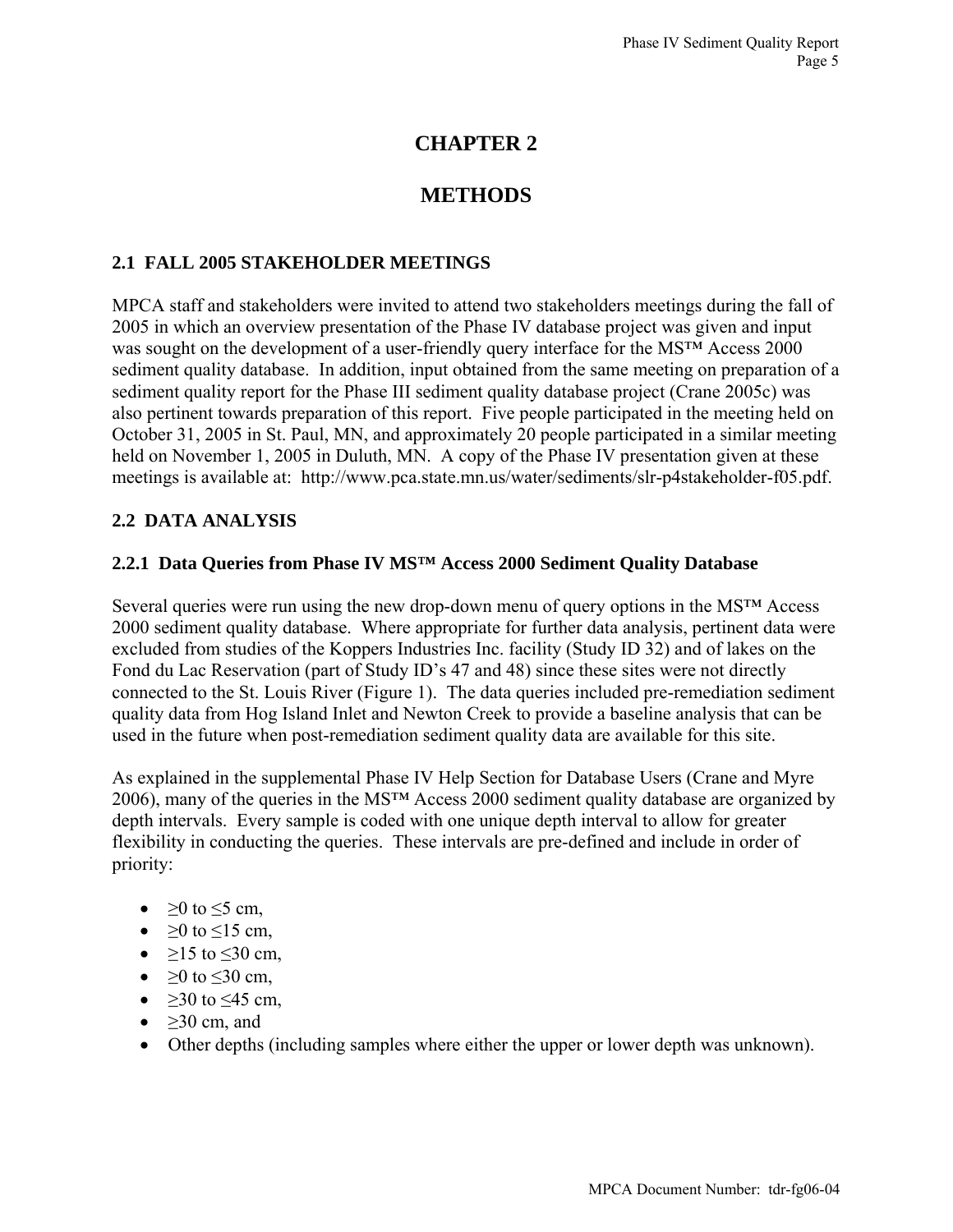Thus, a sample with a depth interval of 2 - 4 cm would only be assigned to the 0 - 5 cm depth interval. It would not be assigned to the 0 - 15 cm or 0 - 30 cm categories since it can only be assigned to one depth interval.

In order to obtain all of the sediment chemistry data that were inclusive of the 0-30 cm depth interval and ≥30 cm depth intervals, the following query depth intervals were selected:

- $\bullet$  0 30 cm, inclusive:
	- $\circ$  ≥0 to ≤5 cm,
	- $\circ$  >0 to ≤15 cm,
	- $\circ$  ≥15 to ≤30 cm, and
	- $\circ$  ≥0 to ≤30 cm.
- $\geq$ 30 cm, inclusive:
	- $\circ$  ≥30 to ≤45 cm, and
	- $\circ$   $>30$  cm.

The following queries were run to obtain data for this report:

## Other Query Option

- Sample count by data type;
- Station count by area and location description;
- Probable Effect Concentration (PEC) chemical classes sample count by depth interval;
- Matching chemistry/bioassay samples with test and toxicity data: the query results were exported to MS™ Excel and the data were divided into the following categories:
	- o 10-day *Hyalella azteca* Growth or Survival,
	- o 10-day *Chironomus dilutus* (formerly known as *C. tentans*) Growth or Survival,
	- o 28-day *H. azteca* Growth or Survival,
	- o All Non-ultraviolet (UV) Tests Combined, and
	- o All UV Tests Combined.

## Sediment Chemistry Query Option

- Select Chemistry Data
	- o Added all locations except for the Koppers Industries Inc. site (Study ID 32) and Fond du Lac Band lakes (Study ID 47). In addition, the Fond du Lac lake data for Study ID 48 were excluded after the query results had been brought into a MS<sup>™</sup> Excel file.
	- o Selected depth intervals that were inclusive of the upper 30 cm of sediment and greater than 30 cm of sediment.
	- o In separate query runs, selected chemical classes that included chemicals for which corresponding Level I and Level II sediment quality targets (SQTs) were available (Crane *et al*. 2000, 2002a), as well as total organic carbon (TOC) and three particle size classes. One-half the detection limit was used for nondetect data.
- Polycyclic aromatic hydrocarbon (PAH) Source Ratios Summary of phenanthrene/anthracene (P/A) and fluoranthene/pyrene (F/P)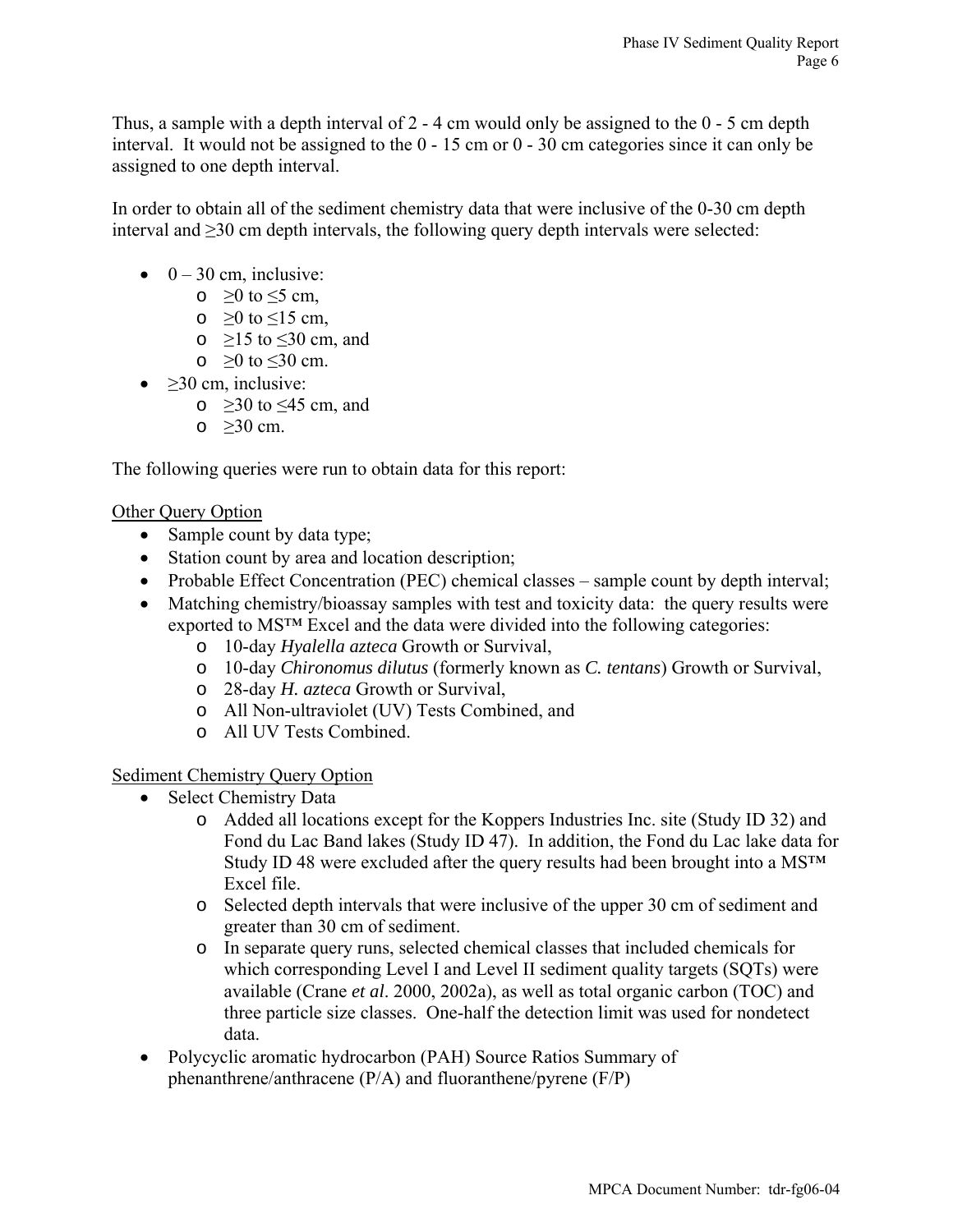- o Added all locations except for the Koppers Industries Inc. site (Study ID 32) and Fond du Lac Band lakes (Study ID 47).
- Mean probable effect concentration quotient (PEC-Q) Summary
	- $\circ$  The results of this query for the 0 5, 0 15, and 0 30 cm depth intervals were combined in Excel with a separate query of mean PEC-Qs for the 15 - 30 cm depth interval from the Select Chemistry Data query option.
	- o The distribution of mean PEC-Qs for location descriptions that had at least 20 sediment samples was determined.

## **2.2.2 Data Queries from Query Manager-Compatible Database Files**

Tissue residue data were queried from the Phase IV Query Manager-compatible database files using the standard drop down menu of queries developed by NOAA.

## **2.2.3 Processing of Data**

The results of most of the queries were exported to MS™ Excel for further data processing.

The results from the surface and subsurface multiple chemical queries were processed further in MS™ Excel by:

- Creating worksheets for each chemical. Missing values were removed.
- The surface and subsurface data for each chemical were copied to a SigmaStat<sup>®</sup> 3.1 worksheet so that a new worksheet was created for each chemical (e.g., lead, zinc, anthracene). The descriptive statistics feature of SigmaStat® 3.1 was used to obtain summary statistics (e.g., count, average, standard deviation, minimum, median, maximum) and  $10<sup>th</sup>$  and  $90<sup>th</sup>$  percentiles, as well as measures of skewness, kurtosis, and normality. Skewness is a measure of how symmetrically the observed values are distributed about the mean. Kurtosis is a measure of how peaked or flat the distributions of observed values are, compared to a normal distribution. A nonparametric Mann-Whitney Rank Sum Test of the median values for each pair of surface and subsurface chemicals was run using  $Sigma(3.1$  to determine if the chemical concentrations were significantly different ( $p = 0.05$ ).
- The descriptive statistics output for each chemical was copied into MS<sup>TM</sup> Excel spreadsheets to generate summary tables. The  $10<sup>th</sup>$  and  $90<sup>th</sup>$  percentile values, as well as median values were compared to the corresponding Level I and Level II SQT values to determine exceedances.

The PAH source ratios were evaluated further by:

• Exporting the query results to Excel. The PAH source ratios for each depth interval were copied into separate worksheets in Excel. The data were then copied into SigmaPlot®. Summary statistics for each P/A and F/P column of data were calculated for the following parameters: count, average, standard deviation, minimum, median, maximum, and  $10<sup>th</sup>$ and  $90<sup>th</sup>$  percentiles, as well as measures of skewness, kurtosis, and normality. The number of samples, mean, standard deviation, and median values for each P/A and F/P source ratio for each depth interval were compiled, entered into Excel, and proofed against the hard copy table. Next, a Mann-Whitney Rank Sum test was run in SigmaStat<sup>®</sup> 3.1 between the P/A groups of 0 - 30 cm and > 30 cm, as well as between the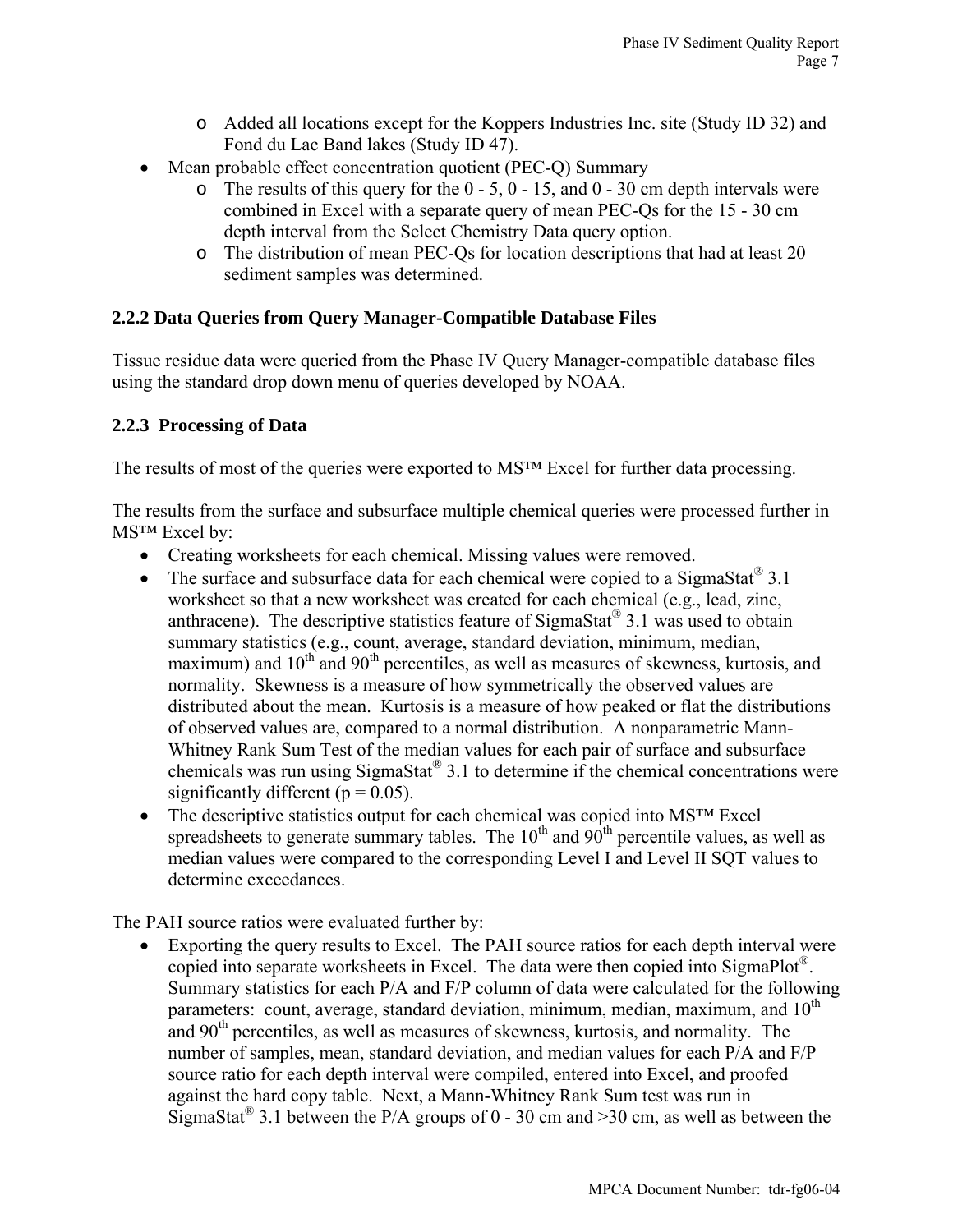F/P groups of the same depth intervals. Significant statistical differences were noted at p  $= 0.05.$ 

• The above procedures were also followed after removing pre-remediation  $P/A$  and  $F/P$ data for Hog Island Inlet and Newton Creek from the data set.

The distribution of mean PEC-Qs in surficial sediments (i.e.,  $0 - 30$  cm inclusive) was evaluated further by:

- Creating new worksheets for locations that had at least 20 samples with mean PEC-Q data. The data for each area of interest were then copied into SigmaPlot® where the following summary statistics were calculated: count, average, standard deviation, minimum, median, maximum, and  $10<sup>th</sup>$  and  $90<sup>th</sup>$  percentiles, as well as measures of skewness, kurtosis, and normality. The location description, number of sediment samples, arithmetic mean, standard deviation, minimum,  $10^{th}$  percentile, median,  $90^{th}$ percentile, and maximum values were copied electronically into a MS™ Excel spreadsheet to generate the table used in this report.
- The mean PEC-Q data for each location of interest were sorted in the MS<sup>TM</sup> Excel spreadsheet from low to high values. The data were split into the following categories so that the frequency of low, moderate, and high risk samples at mean PEC-Q ranges of  $\leq 0.1, 0.1$  to 0.6, and  $\geq 0.6$ , respectively, could be calculated. The results were handentered into an Excel spreadsheet and proofed for accuracy.

The incidence of sediment toxicity for several mean PEC-Q ranges was calculated by:

- Using the results of the matching sediment chemistry/toxicity query. The following mean PEC-Q ranges were used to be consistent with similar analyses done on earlier phases of the sediment quality database (Crane *et al*. 2000, 2004):
	- $\circ$   $\leq 0.10$ ,
	- o  $>0.10$  to  $\leq 0.50$ ,
	- o  $>0.50$  to  $\leq 1.0$ ,
	- o  $>1.0$  to  $\leq 5.0$ ,
	- $\circ$   $>5.0$ , and
	- o Overall.
- The sediment toxicity data were treated as follows:
	- o 10-day *H. azteca* Growth or Survival:
		- deleted data from UV light exposures,
		- removed 2 negative control samples,
		- removed data from sites 102-TR and 044-TR associated with the Regional Environmental Monitoring and Assessment Program (R-EMAP) project (Study ID 04); these known contaminated sediment sites had incomplete sediment chemistry data collected at them, resulting in underestimated mean PEC-Q values.
		- deleted two not determined (ND) results from Study ID 34, and
		- deleted stations with no calculable mean PEC-Q values.
	- o 10-day *C. dilutus* Growth or Survival:
		- deleted data from UV light exposures,
		- removed 4 negative control samples,
		- removed data from site 102-TR (no value was available for 044-TR) from the R-EMAP project (Study ID 04),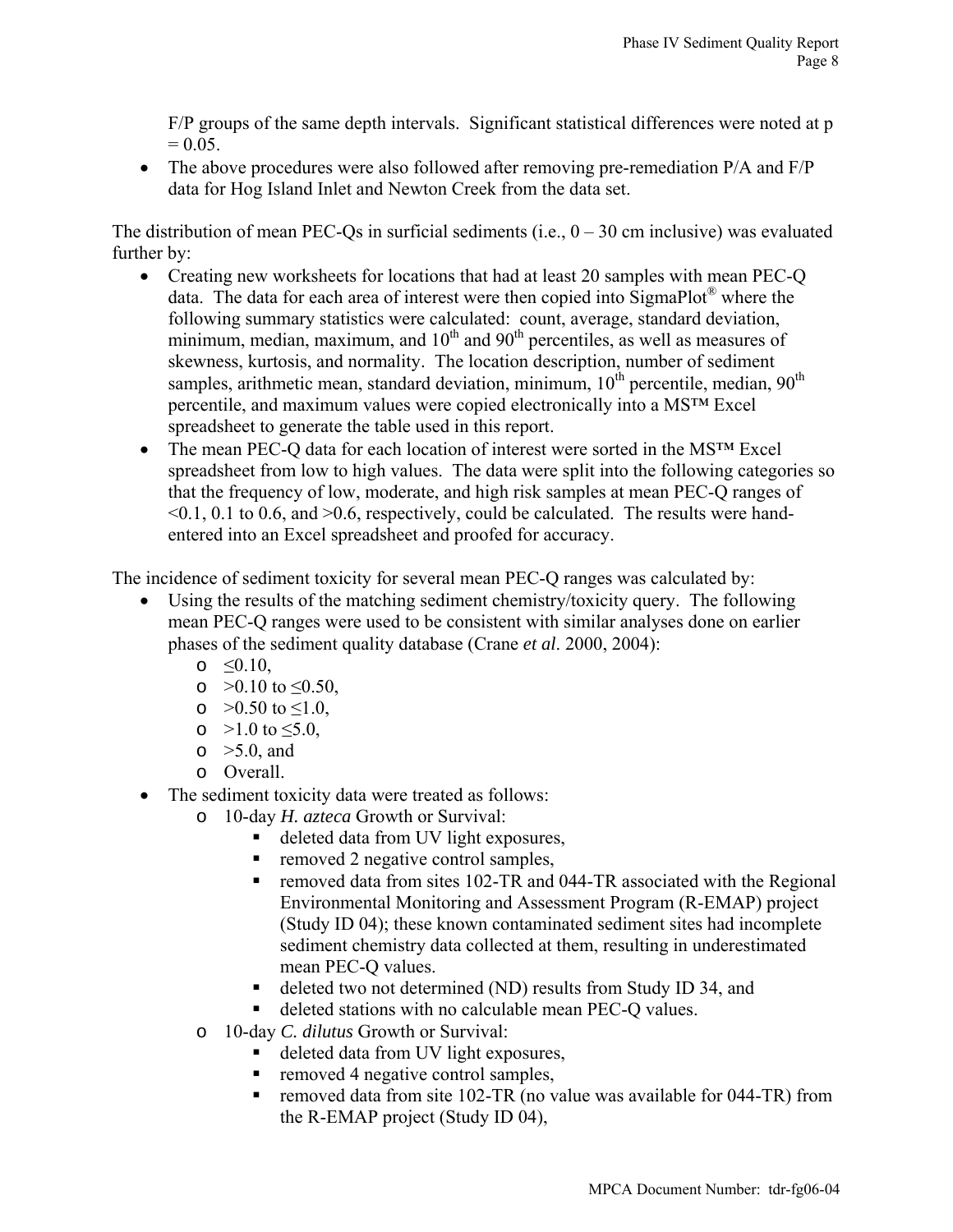- deleted 6 ND toxicity results, and
- deleted 5 stations with no calculable mean PEC-Q values.
- o 28-day *H. azteca* Growth or Survival:
	- deleted 2 negative control samples
- o All non-UV Tests Combined:
	- excluded bacteria (i.e., Microtox<sup>®</sup> and Mutatox<sup>®</sup>) tests,
	- deleted UV-exposed sediment toxicity data,
	- deleted 12 negative control samples,
	- deleted data from sites 102-TR and 044-TR from the R-EMAP project (Study ID 04);
	- deleted 7 stations with no calculable mean PEC-Q value, and
	- deleted 6 not available (NA) and 19 ND toxicity test results.
- o All UV Tests Combined:
	- deleted non-UV exposed test treatments, and
	- deleted 12 negative control samples.
- Stations that had more than one toxicity test result were deemed toxic if at least one endpoint was toxic, and stations were determined to be nontoxic if all of the endpoints were nontoxic.

## **2.3 PREPARATION OF GIS MAPS**

ArcMap 9.1 map documents were prepared by running queries in either the MS™ Access 2000 sediment quality database or the Query Manager-compatible database files. Next, the directions given in the "Quick Guide to the Phase IV ArcMap 9.1 Map Documents" (Crane 2006a) were followed for linking the queries with the GIS applications. Since the query results in the MS™ Access 2000 database are set-up to be hidden, these queries could be viewed by going to the Tools menu, selecting Options and the View tab. On the top right of the 'Show' area, the 'Hidden Objects' choice was checked to show the hidden queries in gray font. The rationale for selecting GIS data for the maps was based on the professional judgment of the author and on stakeholder input regarding GIS data of high interest to them (e.g., St. Louis River aquatic habitat plan).

The following maps were prepared based on the following queries (all done in the MS™ Access 2000 database, except for the tissue residue query which was done in the Query Managercompatible database files):

- Sediment Stations: linked GIS to the ptbl STATION table and retained it in ArcMap 9.1 as a dbf file.
- Distribution of Mean PEC-O Ranges  $(0 30 \text{ cm}, \text{inclusive})$ : selected the Other query option, and then selected PEC chemical classes – all samples. In GIS, excluded the 30 – 45 cm, >30 cm, and other classes from being viewed on the maps and set the mean PEC-Q ranges as  $\leq 0.1$ ,  $0.1 - 0.6$ , and  $\geq 0.6$ . Maps were prepared for both the entire St. Louis River AOC and for the SLRIDT Superfund site.
- Distribution of Mercury: from the Sediment Chemistry query option, selected chemistry data, all studies, all locations, depth intervals of  $0 - 5$ ,  $0 - 15$ ,  $0 - 30$ , and  $15 - 30$  cm, chemical class of metals, and selected the output table to provide chemicals as columns with one-half detection limits used for nondetected data.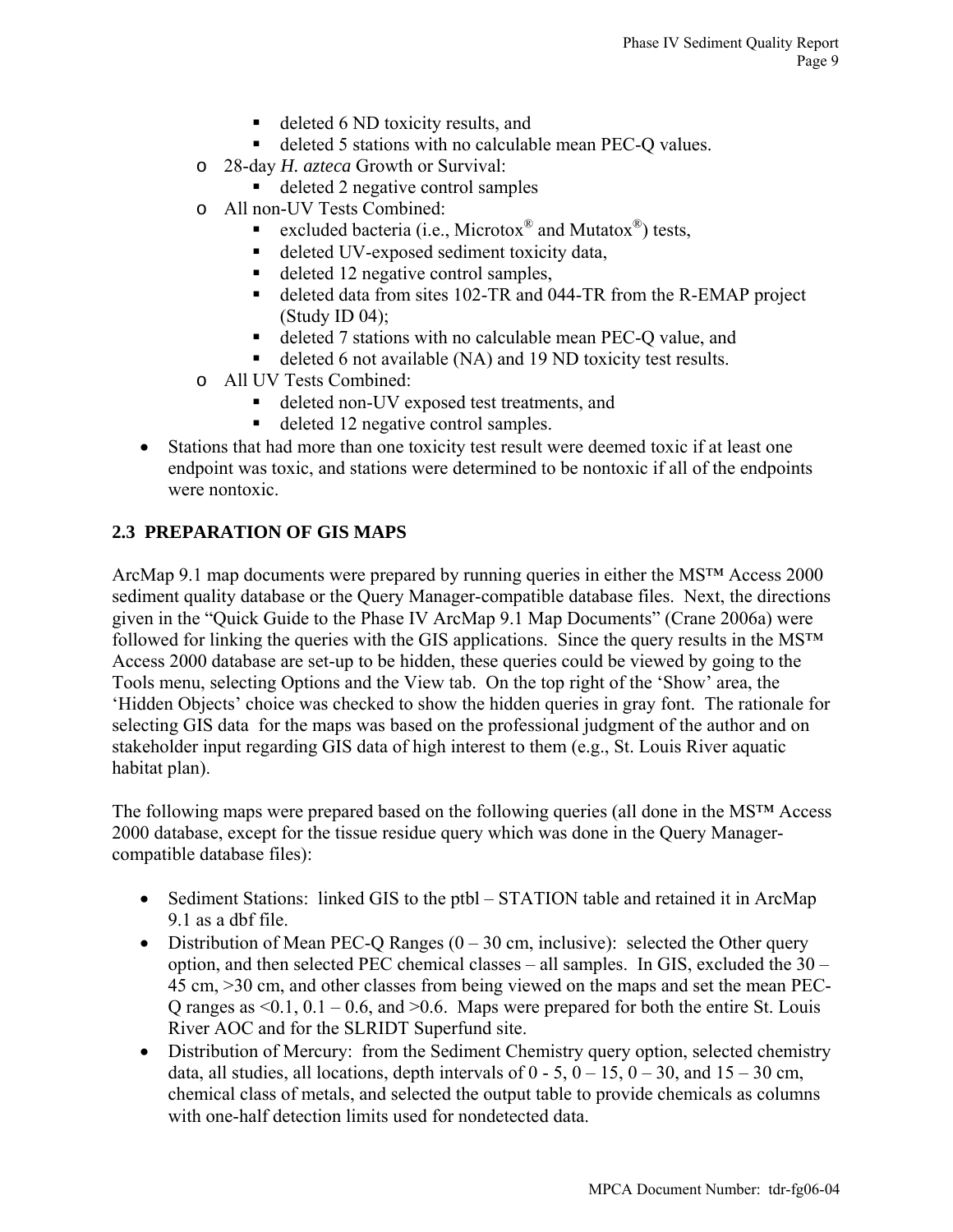- Distribution of TOC: from the Sediment Chemistry query option, selected chemistry data, all studies, all locations, depth intervals of  $0 - 5$ ,  $0 - 15$ ,  $0 - 30$ , and  $15 - 30$  cm, conventional chemical parameters, and selected the output table to provide one sample and chemical per row. In GIS, selected CHEMCODE to select the TOC data to display on the map.
- Distribution of Mean PEC-Q Ranges Used in the Incidence of Sediment Toxicity Analyses: from the Other query option, selected matching chemistry/bioassay samples with test and toxicity data, saved the query and linked it to GIS.
- Matching Sediment Toxicity Data: from the Other query option, selected matching chemistry/bioassay samples with test and toxicity data, saved the query and linked it to GIS. For the map, only displayed toxic and not toxic samples.
- *C. dilutus* Survival (no UV-exposure): from the Bioassay Data query, selected bioassay results, all studies, all locations (except negative controls), selected species of *Chironomus tentans* (now called *C. dilutus*), and selected bulk sediment/percent survival which provided the results for both 10-day and 20-day toxicity tests.
- *H. azteca* Survival (no UV-exposure): from the Bioassay Data query, selected bioassay results, all studies, all locations (except negative controls), selected species of *H. azteca*, and selected bulk sediment/percent survival which provided the results for 10-day, 28 day, 35-day, and 42-day toxicity tests.
- Mean Percentage of Benthic Invertebrates: from the Benthic Data query, selected benthic metrics, all studies, all locations, selected metric [i.e., noninsect abundance, oligochaeta abundance, chironomidae abundance, and Ephemeroptera (mayfly) abundance], selected units of percent, and selected summary data (i.e., mean, standard deviation, and sum).
- Tissue Residue Stations: ran query in Query Manager-compatible database files to locate stations.
- Particle Size: from the Sediment Chemistry query, selected chemistry data, all studies, all locations (except NA), depth intervals of  $0 - 5$ ,  $0 - 15$ ,  $0 - 30$ , and  $15 - 30$  cm, conventional chemical parameters, and selected the output table to provide one sample and chemical per row. In GIS, selected CHEMCODE to select the particle size ranges of interest [i.e., fine (silt + clay;  $\leq 63 \text{ µm}$ ), medium sand (250 – 500  $\text{µm}$ ), and coarse sand  $(500 - 1000 \,\mu m)$ . In GIS, sorted by CHEMNAME to map the particle size ranges of interest.

Once the queries were linked to the ArcMap 9.1 map document, they were saved as dbf files. For some sediment stations, more than one sample was available for the sediment chemistry, sediment toxicity, or benthic invertebrate community results. In those cases, either the highest concentration effect or toxic sample was plotted on top of other samples for that station that displayed a lower concentration effect or nontoxic effect.

.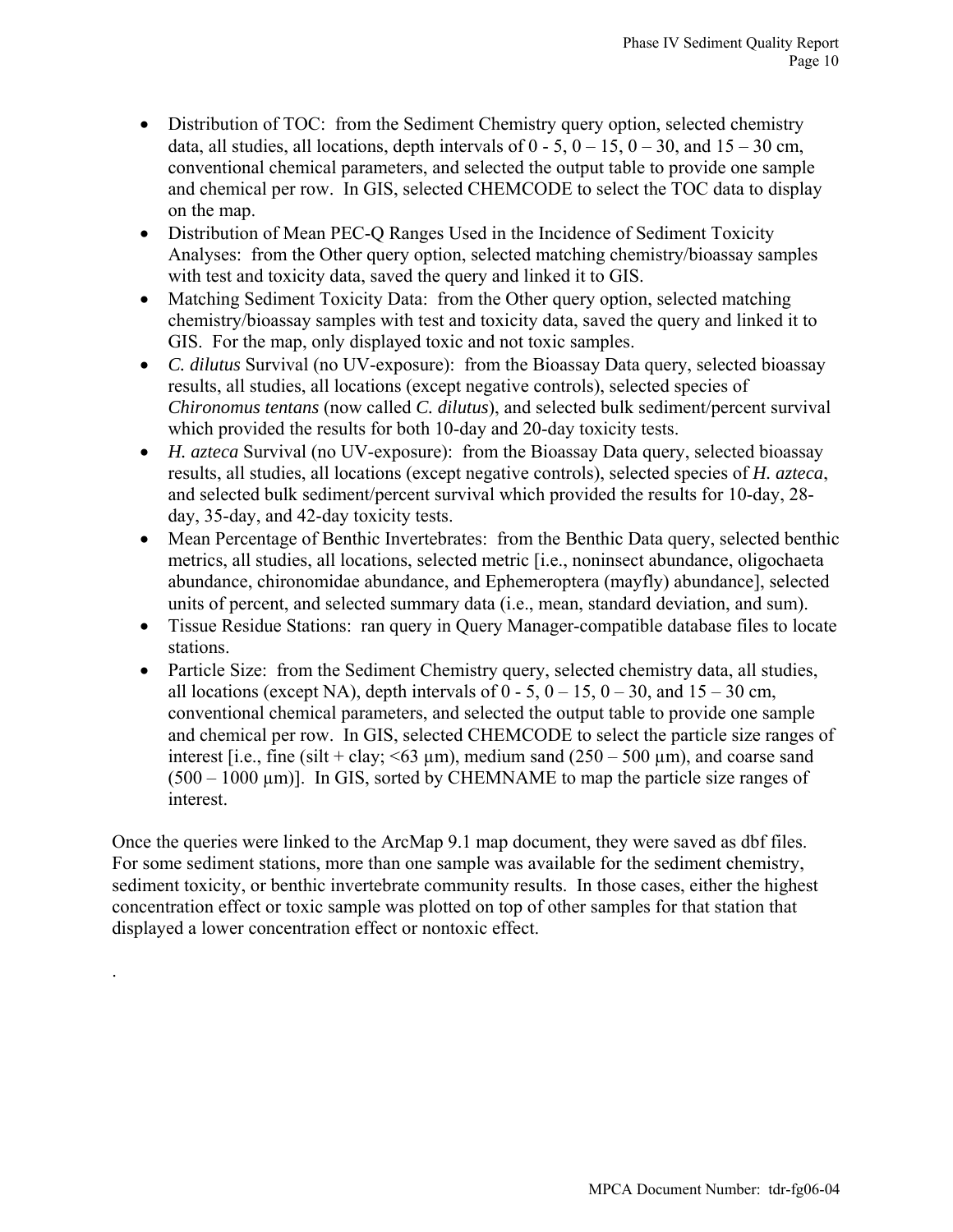# **CHAPTER 3**

# **RESULTS**

# **3.1 STAKEHOLDER MEETINGS**

Stakeholders did not provide much input on the development of a user-friendly query interface for the Phase IV MS™ Access 2000 sediment quality database. In addition, a strong consensus did not emerge from the stakeholder group regarding the type of sediment quality data they would like to have queried from the Phase III sediment quality database to include in the Phase III sediment quality report (Crane 2005c), or the type of GIS data they would like to have presented on maps with sediment quality data. Some suggestions from the attendees of the St. Paul and Duluth meetings included:

- Matching sediment chemistry data with ecological functions;
- Linking future land uses in the harbor with current contaminant data;
- Mapping physical parameters like particle size (e.g., to determine sites with suitable capping material for remediation options);
- Providing guidance on how to handle nondetect data;
- Mapping the distribution of mercury throughout the AOC, particularly for the benefit of the total maximum daily load (TMDL) workgroup for the St. Louis River; and
- Providing a holistic report on sediment quality conditions for the entire AOC, not just pertaining to the Minnesota or Wisconsin side of the AOC.

Due to the time constraints of the Phase III database project, it was not possible to address each of these suggestions in the preparation of the Phase III sediment quality report (Crane 2005c). However, these suggestions were incorporated into much of this report for the Phase IV database project.

Since the Phase IV database includes all of the sediment quality data previously included in the Phase I, II, and III databases, the entire data set was used in the analyses presented in the following sections. This data set provides good spatial coverage of the Minnesota and Wisconsin sides of the St. Louis River AOC (Figure 1). In addition, sediment chemistry data were compared to corresponding SQTs adopted by the MPCA for use in the St. Louis River AOC (Crane *et al*. 2000, 2002a). The WDNR has adopted similar consensus-based sediment quality guidelines (SQGs), as well as other SQGs for additional chemicals (WDNR 2003). The Wisconsin SQGs are available in the MS™ Access 2000 and Query Manager-compatible databases for those stakeholders interested in comparing sediment chemistry data to those values.

# **3.2 SEDIMENT QUALITY DATA ASSESSMENT**

## **3.2.1 General Database Query Results**

The Phase IV GIS-based sediment quality database contains sediment quality results from 59 sediment studies, comprising 1,635 stations (Table 1). The greatest amount of sediment quality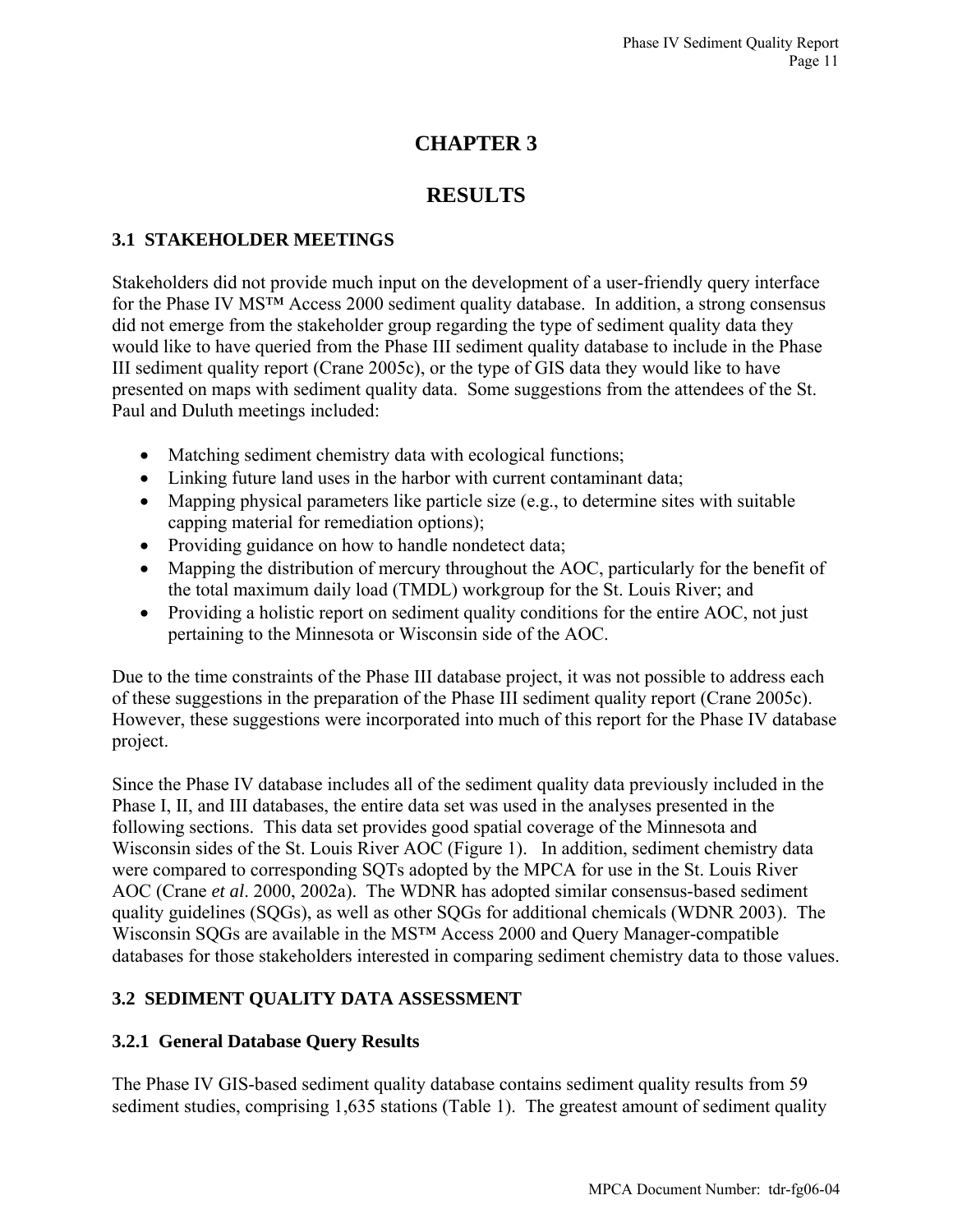data in the database is for sediment chemistry (97,155 records), followed by replicate data for benthic invertebrate community metrics (59,642 records), and mean values of benthic invertebrate community metrics (19,396 records; Table 1). Summary data are also available for tissue chemistry, sample tissue, sediment toxicity, mean PEC-Qs, and sediment sample information (Table 1).

The number of samples of common sediment quality indicators available in the database is provided in Table 2 for chemistry samples, sediment toxicity samples, and benthic invertebrate community samples. The R-EMAP study (Study ID's 04 and 06) provides the most comprehensive study of the entire St. Louis River AOC for which matching sediment chemistry and sediment toxicity samples were collected, as well as benthic invertebrate community samples. A number of studies have only emphasized sediment chemistry measurements, whereas some specialty studies (particularly of Newton Creek) have only emphasized benthic invertebrate community studies.

The most assessed area to date has been the SLRIDT Superfund site in terms of the quantity of stations sampled from this large contaminated area (Table 3). The sediment quality data from several creeks and lakes on the Fond du Lac Reservation were included in the database because they are within the St. Louis River watershed and may provide data for consideration as reference sites (Table 3).

# **3.2.2 Sediment Chemistry Results**

.

The results of the sediment chemistry analyses are provided in the following tables:

- Table 4: Number of Chemical Classes Used in the Calculation of mean PEC-Qs for Sediment Samples Included in the Phase IV Sediment Quality Database;
- Table 5: Statistical Summary of Sediment Chemistry Values in Surficial Sediments (0 30 cm, inclusive) of the St. Louis River AOC;
- Table 6: Statistical Summary of Sediment Chemistry Values in Subsurface Sediments (>30 cm, inclusive) of the St. Louis River AOC;
- Table 7: Determination of Statistical Significance Between Median Chemical Values in Surface and Subsurface Sediments from the St. Louis River AOC;
- Table 8: Summary of Phenanthrene/Anthracene (P/A) and Fluoranthene/Pyrene (F/P) Ratios for Selected Depth Intervals in the St. Louis River AOC;
- Table 9: Distribution of Mean PEC-Qs in Surficial Sediments (i.e., upper 30 cm) of Selected Locations in the St. Louis River AOC; and
- Table 10: Frequency of Low, Moderate, and High Risk Samples in Surface Sediments (i.e., upper 30 cm) from the St. Louis River AOC.

Due to the non-normal distribution and skewness of the sediment chemistry data, comparisons should be made with the median (i.e., "middle) values instead of the arithmetic average values. The geometric mean is also appropriate to use when there is a wide range of concentrations in the data set (e.g., for PAH compounds). However, geometric means could not always be calculated with the available software. When geometric means could be calculated, the values were usually similar to the median values.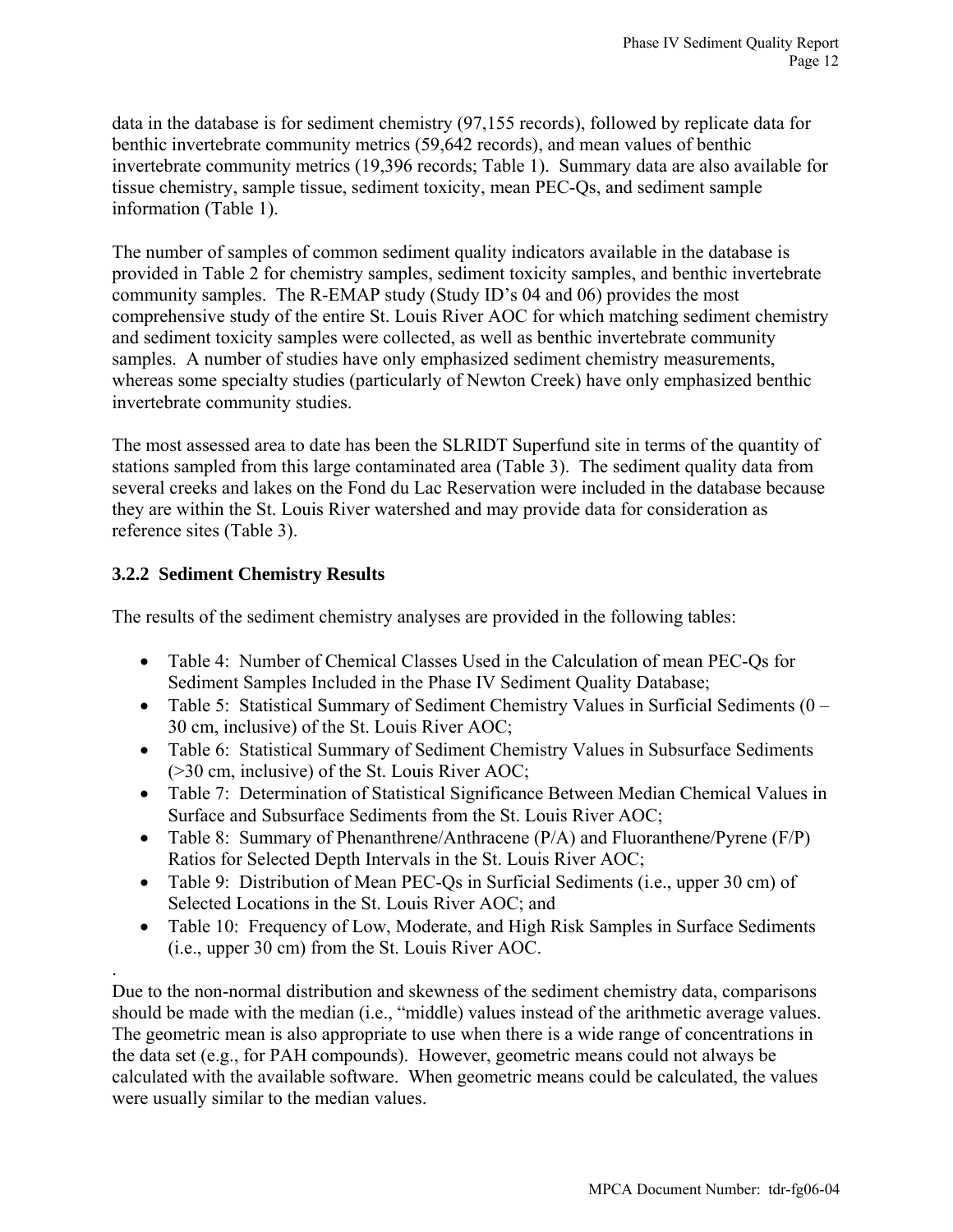Some of the major sediment chemistry results include:

# • **Number of Chemical Classes Used to Calculate Mean PEC-Qs**

- o In the  $0 30$  cm, inclusive depth interval, 47% of the mean PEC-Q values were based on one chemical class, 45% on two chemical classes, and 8% on three chemical classes (Table 4). Total polychlorinated biphenyls (PCBs) were less likely to be measured at these sites than total  $PAHs<sub>13</sub>$  (based on the addition of 13 low molecular weight and high molecular weight PAHs) or reliable metals (i.e., arsenic, cadmium, chromium, copper, lead, nickel, and/or zinc). However, total PCBs are not always a contaminant of concern at sites within the St. Louis River  $AOC$ , and total PAHs<sub>13</sub> are not generally a contaminant of concern upstream from the USS Superfund site (e.g., within the reservoir sediments).
- $\circ$  In the >30 cm, inclusive depth interval, 71% of the mean PEC-Q values were based on one chemical class, 25% on two chemical classes, and 4% on three chemical classes (Table 4).
- o In the other depths category, 36% of the mean PEC-Q values were based on one chemical class, 45% on two chemical classes, and 19% on three chemical classes (Table 4).

## • **Descriptive Statistics**

- o Lead and zinc were the only conventional metals in this analysis for which the median value exceeded the corresponding Level I SQT value in the surface and subsurface sediments (Tables 5 and 6). At the  $90<sup>th</sup>$  percentile, all conventional metals and SEM cadmium, lead, and zinc exceeded the corresponding Level I SQT values in the surface sediments, with conventional lead exceeding the Level II SQT (Table 5). For subsurface sediments, all conventional metals and SEM cadmium, copper, lead, and zinc exceeded the corresponding Level I SQT values at the  $90<sup>th</sup>$  percentile, with conventional lead and zinc exceeding the corresponding Level II SQT values.
- $\circ$  At the 10<sup>th</sup> percentile, 2-methylnaphthalene and acenaphthylene exceeded the corresponding Level I SQT values in the surface sediments (Table 5), whereas acenaphthene and acenaphthylene exceeded the corresponding Level I SQT values in the subsurface sediments (Table 6). All of the median concentrations of PAHs in Tables 5 and 6 exceeded the corresponding Level I SQTs in the surface and subsurface sediments (Tables 5 and 6). In addition, median concentrations of 2-methylnaphthalene exceeded the Level II SQT in both the surface and subsurface sediments (Tables 5 and 6). The median concentrations of acenaphthene, naphthalene, and total PAHs<sub>13</sub> also exceeded the corresponding Level II SQT values in the subsurface sediments (Table 6). At the  $90<sup>th</sup>$  percentile, all PAHs exceeded the corresponding Level II SQT values in the surface and subsurface sediments (Tables 5 and 6).
- o PCB results were available in the database for four different calculation methods. Three of these calculation methods resulted in exceedances of the median PCB concentrations compared to the Level I SQT value for total PCBs for both the surface and subsurface sediments (Tables 5 and 6). In addition, the  $10<sup>th</sup>$  percentile results in the surface sediments for total PCBs based on the addition of Aroclors that excluded high nondetect values exceeded the corresponding Level I SQT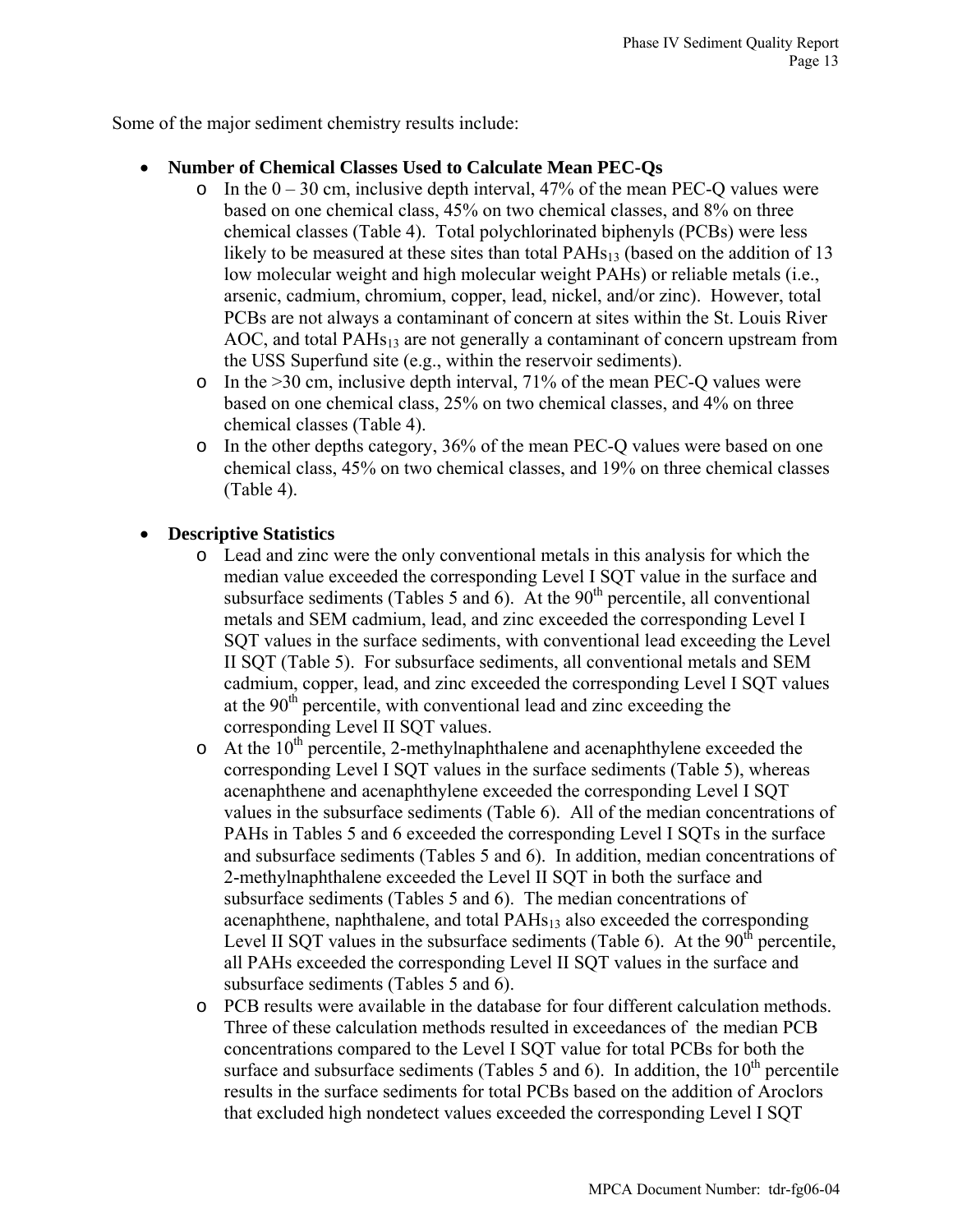value (Table 5). At the  $90<sup>th</sup>$  percentile, total PCBs by all four calculation methods exceeded the corresponding Level I SQT value in the surface and subsurface sediments (Tables 5 and 6).

- o Median concentrations of four pesticides exceeded the corresponding Level I SQT values in the surface sediments (Table 5), whereas five pesticides exceeded the corresponding Level I SQT values in the subsurface sediments (Table 6). The pesticide data were based on a small data set (i.e., less than 10 samples for most pesticides) so more data are needed to examine distribution trends. Some of the pesticide data are available in the "Other" category of depth intervals.
- o The median of the mean PEC-Q values exceeded the Level I SQT value in both the surface and subsurface sediments (Tables 5 and 6). At the  $90<sup>th</sup>$  percentile, the median of the mean PEC-Q values exceeded the Level II SQT value in both the surface and subsurface sediments (Tables 5 and 6).
- o The median of the TOC values in surface and subsurface sediments were nearly the same (3.3% and 3.4%, respectively; Tables 5 and 6).
- o The median concentrations in the surface sediments were statistically less  $(p<0.05)$  than in the subsurface sediments for the following chemicals: lead, acenaphthene, acenaphthylene, anthracene, fluorine, naphthalene, phenanthrene, total PAHs<sub>13</sub>, low molecular weight (LMW) PAHs, and lindane (Table 7).
- o The median concentrations in the surface sediments were statistically greater  $(p<0.05)$  than in the subsurface sediments for the following chemicals: chromium, SEM cadmium, total PCBs - reported (can be recalculated), total PCBs – reported only, total Aroclor PCBs (excluded high ND values), and total congener PCBs (excluded high ND values) (Table 7).

# • **PAH Source Ratios**

- o The median P/A source ratios ranged from 2.15 to 2.69 in the three depth intervals for the St. Louis River data set including pre-remediation data for Hog Island Inlet and Newton Creek, whereas the median F/P ratios ranged from 1.12 to 1.17 (Table 8). When the pre-remediation P/A and F/P data from the Hog Island Inlet/Newton Creek site were excluded from the data set, the median P/A source ratios ranged from 2.11 to 2.48 and the median F/P source ratios ranged from 1.14 to 1.23 (Table 8).
- $\circ$  The pre-remediation median P/A source ratio in the 0 30 cm depth interval was statistically greater ( $p = 0.024$ ) than in the  $> 30$  cm depth interval, whereas there was no statistical difference between  $P/A$  source ratios ( $p = 0.353$ ) at these depth intervals in the post-remediation data set (Table 8).
- o There was no statistical difference ( $p = 0.678$ ) between the median F/P source ratios for these two depth intervals in pre-remediation sediments, whereas the post-remediation data set had a significantly greater median  $F/P$  source ratio ( $p =$ 0.003) in the  $0 - 30$  cm depth interval than in the  $> 30$  cm depth interval (Table 8).

# • **Distribution of Mean PEC-Qs in Surficial Sediments**

o Eleven areas had sufficient data (i.e.,  $\geq 20$  sediment samples) on the chemical characteristics of surficial sediments to support subsequent data analyses,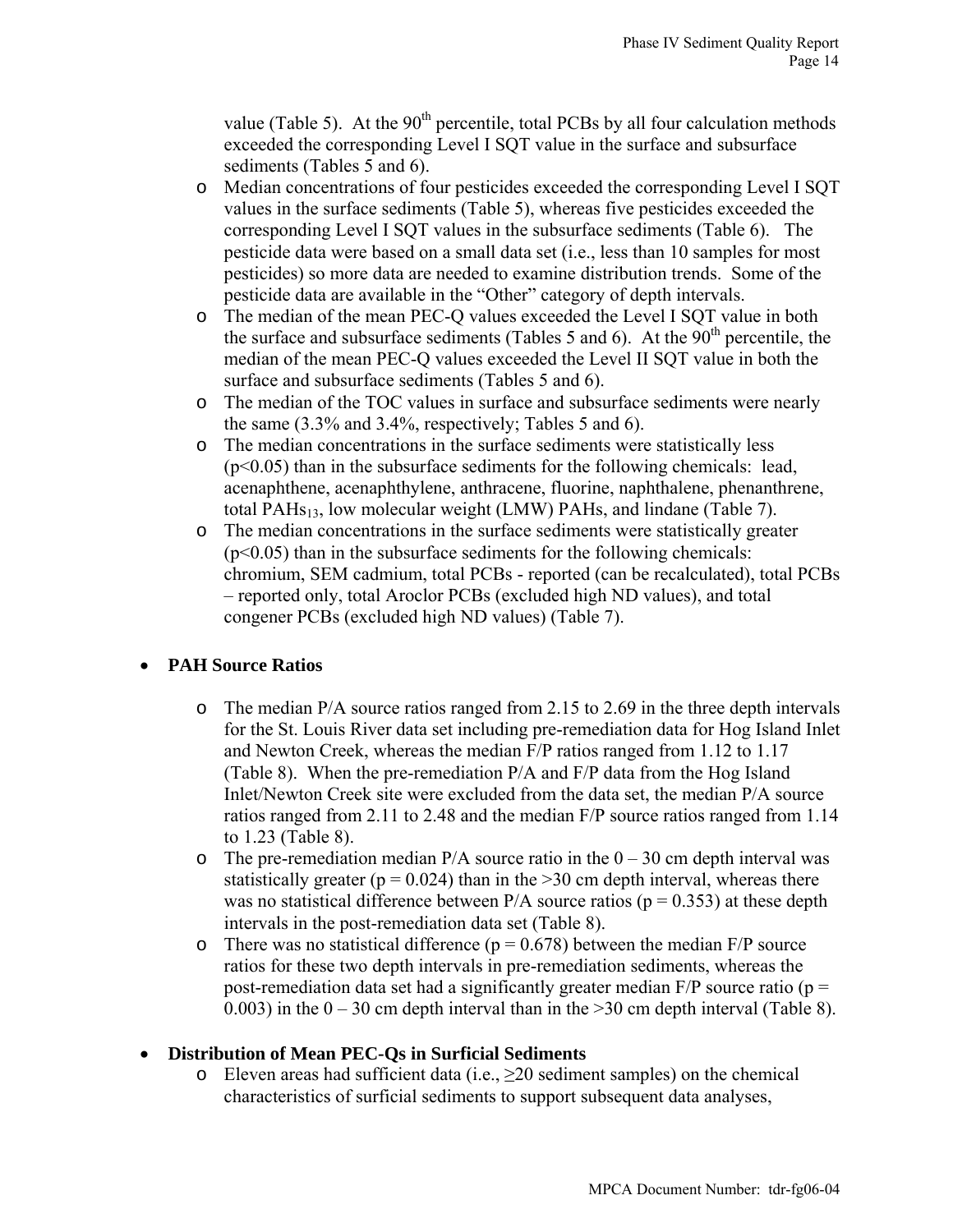including the pre-remediation sediment chemistry data for Hog Island Inlet/Newton Creek, Howard's Bay, lower St. Louis River, Minnesota Slip, Slip C, SLRIDT Superfund site, Superior Bay, Thomson Reservoir, USS Superfund site, the embayment encompassing WLSSD, Miller Creek and Coffee Creek, and the entire St. Louis River AOC. Insufficient data were available to support the assessment of sediment quality conditions in several other areas of interest that are known or suspected to contain elevated levels of contaminants of potential concern, including the City of Superior wastewater treatment plant, area near Grassy Point, Fond du Lac Reservoir, and Forbay Reservoir.

- o The summary statistics that were used to describe the distribution of mean PEC-Qs for the selected areas of interest within the St. Louis River AOC are presented in Table 9. These results show that, on average, the highest levels of sediment contamination occurred at the SLRIDT Superfund site (average and maximum mean PEC-Qs of 20.3 and 821, respectively;  $n = 214$ ). Elevated levels of contaminants of potential concern were also observed at the USS Superfund site and Minnesota Slip [i.e., average mean PEC-Qs of 3.18 ( $n = 36$ ) and 1.23 ( $n =$ 62), respectively]. Relatively lower average mean PEC-Qs were observed at the other areas of interest. Overall, the mean PEC-Qs for surficial sediments from the St. Louis River AOC averaged 5.15 and ranged from  $0.000385$  to 821 (n = 910). However, the median of the mean PEC-Q values for the entire AOC was 0.246 (Table 9).
- o As indicated by the high standard deviation in the average mean PEC-Qs for the SLRIDT Superfund site  $(SD = 90.1)$  and for the entire St. Louis River AOC  $(SD)$  $=$  44.5), contaminant concentrations vary substantially, both within and among locations. Accordingly, these high standard deviations may limit the value of the arithmetic mean as an accurate estimate of central tendency, particularly when multiple areas are being compared. In addition, average values of mean PEC-Qs may not necessarily provide an accurate estimate of the distribution of data when sediment chemistry data from stratified random and gradient-type designs are included in the data sets for these areas of interest. Therefore, comparisons between locations within the St. Louis River AOC will be based on the median of the mean PEC-Qs for each area.
- $\circ$  At the 10<sup>th</sup> percentile level, the mean PEC-Os exceeded the Level I SOT of 0.1 at Minnesota Slip, the SLRIDT Superfund site, and at Howard's Bay (Table 9).
- o Based on median values of the mean PEC-Qs, the SLRIDT Superfund site and Minnesota Slip exceeded the Level II SQT of 0.6 (Table 9). All other sites exceeded the Level I SQT value.
- $\circ$  At the 90<sup>th</sup> percentile level, the SLRIDT Superfund site, USS Superfund site, entire St. Louis River data set, Minnesota Slip, Slip C, WLSSD/Miller Creek/Coffee Creek embayment, and Howard's Bay exceeded the Level II SQT value (Table 9). The other four locations exceeded the Level I SQT value.

### • **Frequency of Low, Moderate, and High Risk Samples in Surface Sediments**

o Minnesota Slip and the SLRIDT Superfund site had the greatest proportion of surface sediments likely to present a high risk to benthic invertebrates (Table 10).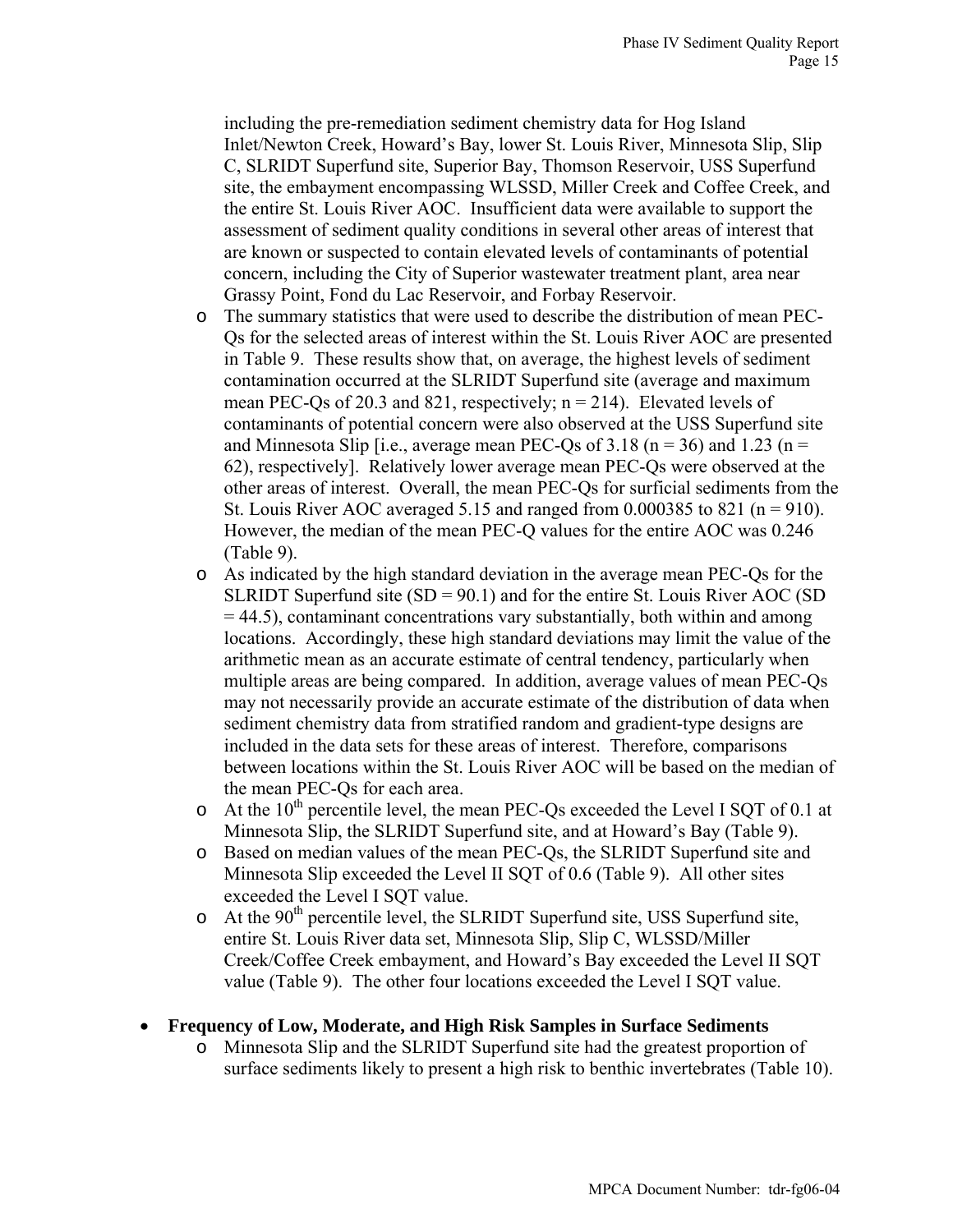- o Howard's Bay had the highest percentage of moderately contaminated surface sediments (Table 10). The pre-remediation data for Hog Island Inlet and Newton Creek also indicated this area had a high percentage of moderately contaminated sediments. Diesel range organics and alkylated PAHs were other contaminants of concern at this site that are not considered in the calculation of mean PEC-Qs.
- o Sediments from Superior Bay presented the lowest risk to benthic invertebrates (Table 10).
- o For the entire St. Louis River AOC data set, the majority (50.8%) of surficial sediment samples were associated with moderate risk to benthic invertebrates, whereas 21% were of low risk to benthic invertebrates and 28.2% of high risk to benthic invertebrates.

## **3.2.3 Sediment Toxicity Test Results**

The Phase IV sediment quality database contains data on 1,464 toxicity test endpoints. The predictive ability of the mean PEC-Qs was evaluated using the information from the matching sediment chemistry and sediment toxicity query. For the 10-day *H. azteca*, 10-day *C. dilutus*, and all non-UV toxicity tests combined (excluding Microtox® and Mutatox®), the greatest number of matching sediment chemistry and toxicity samples were available for the two lowest mean PEC-Q ranges (i.e.,  $\leq 0.10$  and  $> 0.10$  to  $\leq 0.50$ ). For the next three higher mean PEC-Q ranges, the minimum data requirements (i.e., 20 samples per category) were not met for the 10 day *H. azteca* and *C. dilutus* toxicity tests. As such, comparisons of the predictive ability of these two toxicity tests in the St. Louis River AOC for the three highest mean PEC-Q ranges should be made with caution. For the group of all non-UV toxicity tests combined, more than 20 samples were available for the middle two ranges of mean PEC-Qs (i.e.,  $>0.50$  to  $\leq 1.0$  and  $>1.0$ to ≤5.0), but only 9 samples were available for mean PEC-Qs >5.0. For the 28-day *H. azteca* toxicity tests, all of the mean PEC-Q ranges had less than 14 samples. For the combination of all UV toxicity tests, only the mean PEC-Q range of  $>0.10$  to  $\leq 0.50$  exceeded 20 stations. Nevertheless, overall trends in the incidence of sediment toxicity can be distinguished in Table 11 with the available data set.

The results of the predictive ability evaluation indicate that the incidence of acute toxicity to amphipods and midges tends to be low (i.e., 4.3% and 2.1%, respectively) when the concentrations of sediment-associated contaminants are low (i.e., as indicated by mean PEC-Qs of ≤0.1; Table 11). Importantly, the incidence of sediment toxicity in St. Louis River AOC sediments increased with increasing contaminant concentrations in the 10-day amphipod and midge tests, as well as with all non-UV tests combined (Table 11). For the 28-day *H. azteca* and all UV tests combined data sets, additional data are needed to evaluate trends in the incidence of sediment toxicity.

On an overall basis, the 10-day amphipod and midge tests had a similar incidence of sediment toxicity (i.e., 16.6% and 18.0%, respectively), although these tests often were not toxic to the same samples. The combination of all non-UV toxicity tests had a higher incidence of toxicity (30.8%). The overall toxicity observed for all UV tests combined (47.4%) and for 28-day *H. azteca* toxicity tests (58.6%) was even higher.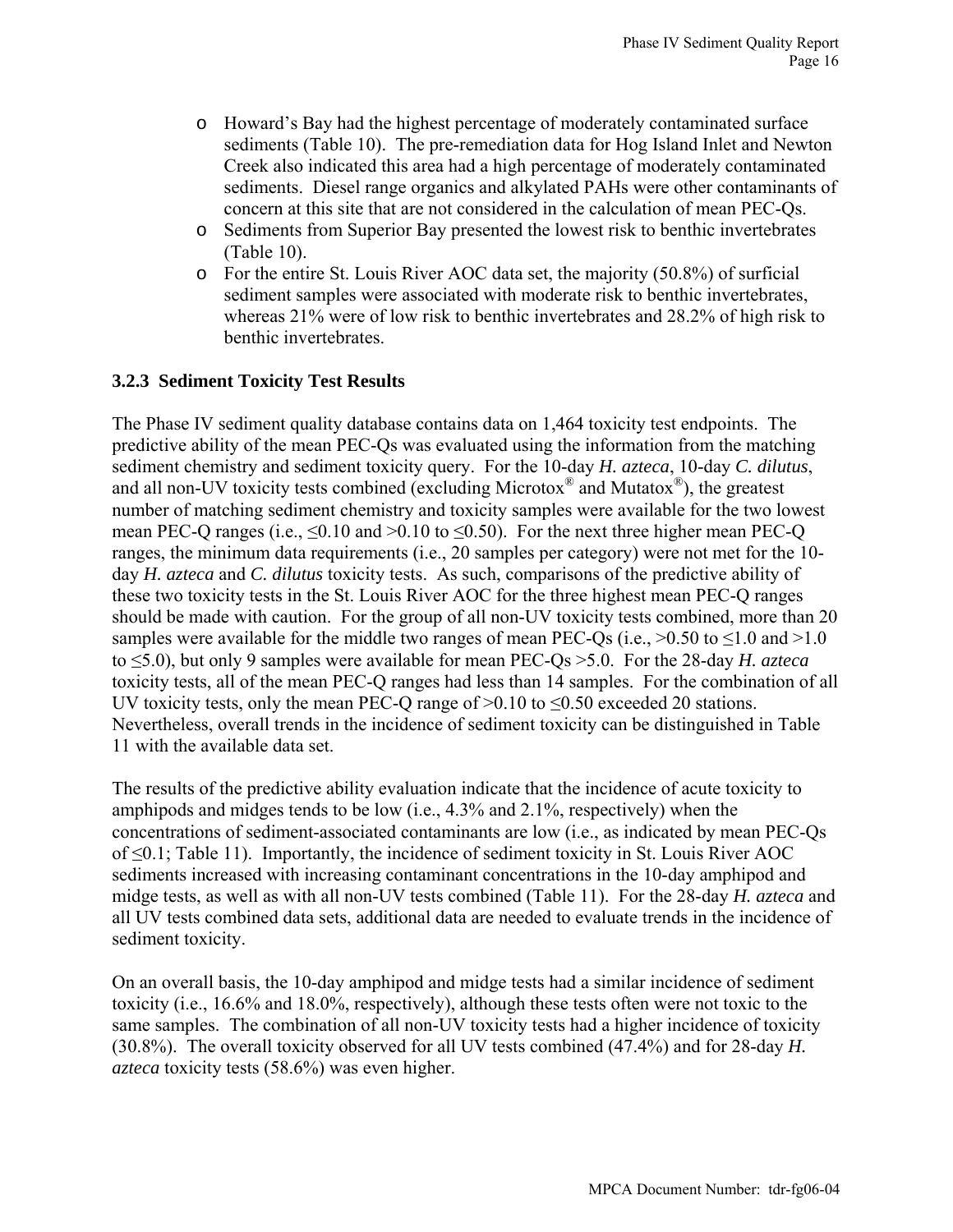# **3.3 GIS MAPS**

The following GIS maps were prepared for this project report:

- Figure 1: Location of sediment stations in the St. Louis River AOC in relation to future land uses along the Duluth, MN and Superior, WI waterfronts;
- Figure 2: Distribution of mean PEC-O values in the surface sediments (i.e., upper 30 cm of the St. Louis River AOC);
- Figure 3: Distribution of mean PEC-Q values in the surface sediments (i.e., upper 30 cm) of the SLRIDT Superfund site;
- Figure 4: Distribution of mercury in surface sediments (i.e., upper 30 cm) of the St. Louis River AOC;
- Figure 5: Distribution of TOC  $(\%)$  in surface sediments (i.e., upper 30 cm) of the St. Louis River AOC in association with general land uses;
- Figure 6: Distribution of mean PEC-O ranges used in the incidence of sediment toxicity analysis of matching sediment chemistry and toxicity data from the St. Louis River AOC;
- Figure 7: Map of sediment toxicity results (i.e., toxic or not toxic) in the St. Louis River AOC for sediment stations with matching sediment chemistry results;
- Figure 8: Results of sediment toxicity tests in the St. Louis River AOC using the midge, *C. dilutus*, with an endpoint of survival;
- Figure 9: Results of sediment toxicity tests in the St. Louis River AOC using the amphipod, *H. azteca*, with an endpoint of survival;
- Figure 10: Mean percentage of noninsects in the St. Louis River AOC;
- Figure 11: Mean percentage of oligochaetes in the St. Louis River AOC;
- Figure 12: Mean percentage of chironomids in the St. Louis River AOC;
- Figure 13: Mean percentage of mayflies in the St. Louis River AOC;
- Figure 14: Location of tissue residue stations in the St. Louis River AOC;
- Figure 15: Percentage of fine (silt + clay;  $\leq 63 \text{ }\mu\text{m}$ ) particle size classes in surface sediments (i.e., upper 30 cm) of the St. Louis River AOC;
- Figure 16: Percentage of medium sand  $(250 500 \,\mu\text{m})$  in surface sediments (i.e., upper 30 cm) of the St. Louis River AOC; and
- Figure 17: Percentage of coarse sand  $(500 1000 \,\mu m)$  in surface sediments (i.e., upper 30 cm) of the St. Louis River AOC.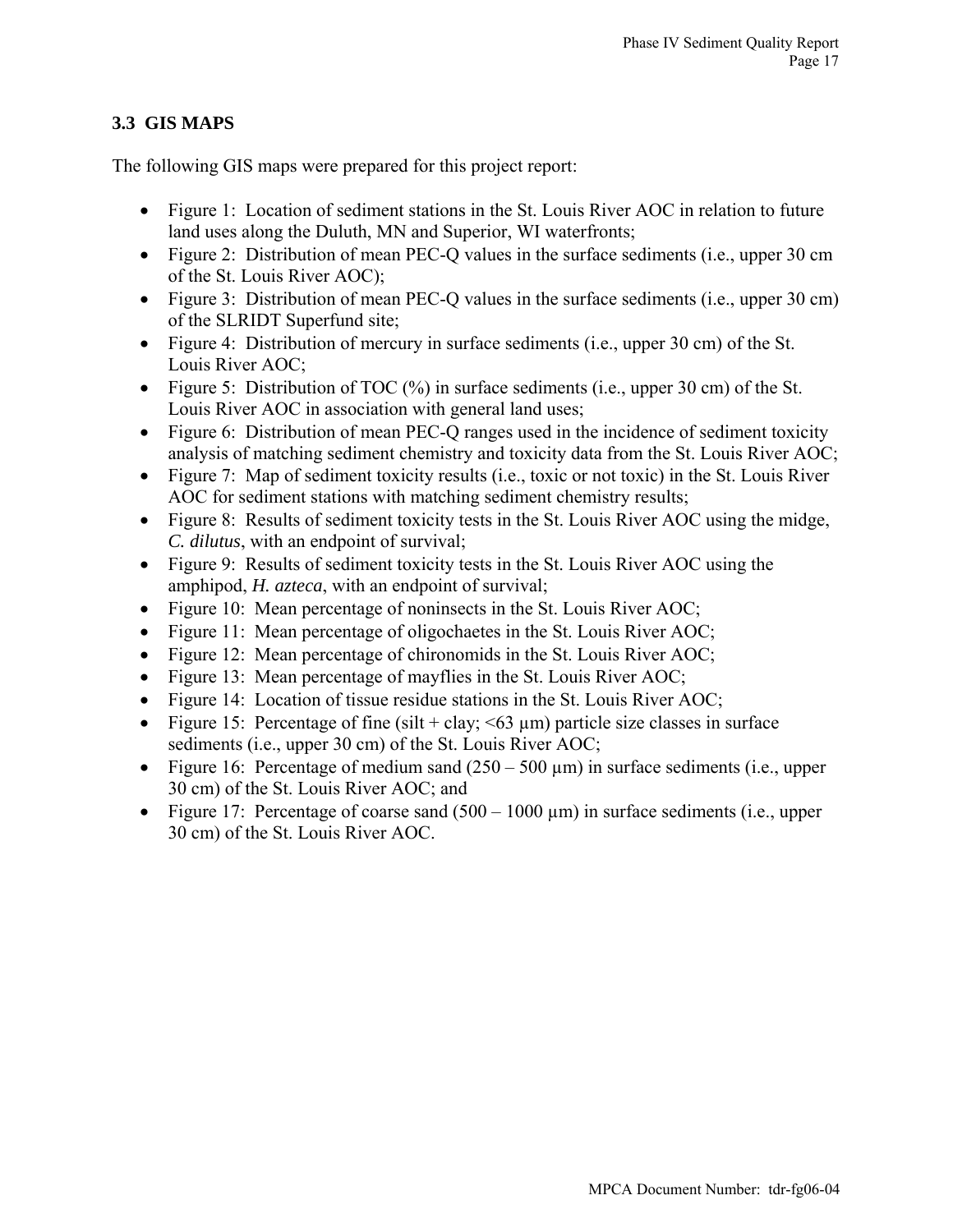# **CHAPTER 4**

# **DISCUSSION**

The sediment quality data in the Phase IV GIS-based sediment quality database includes data from 59 studies that had varying data quality objectives. Many of these studies took place at either known or suspected contaminated areas. Only one large randomly designed study, the R-EMAP project (Breneman *et al*. 2000; Crane *et al*. 2005), has been conducted within the entire St. Louis River AOC. As such, the sediment quality data are skewed toward contaminated areas within the AOC. In particular, the SLRIDT Superfund site data set comprises the largest sediment quality data set for a hot spot area in the database. The Hog Island Inlet/Newton Creek site is the only contaminated site for which sediment remediation has been completed (as of fall 2005). As contaminated areas are remediated within the lower St. Louis River AOC and postremediation data are collected, it would be useful to evaluate the pre- and post-remediation data to obtain a measure of improvement in sediment quality conditions within this AOC.

PAHs are widespread chemicals of potential concern in the lower St. Louis River AOC, particularly starting at the USS Superfund site and progressing downstream to the rest of the estuary. The mean P/A and F/P ratios are indicative of pyrogenic (combustion) sources of PAHs to the AOC (i.e., P/A ratio <10 and F/P ratio >1.0; Budzinski *et al*. 1997). Similar results were found in the random sampling done in the lower estuary during 1995 for the R-EMAP project (Crane *et al*. 2005).

Data evaluations conducted as part of the Phase III sediment quality database showed a lack of correlations between total PAHs<sub>13</sub> and TOC, lead, mercury, and zinc; these observations may be due to multiple sources of PAHs and metals to the lower St. Louis River watershed (Crane 2005c). In contrast,  $r^2$  values exceeding 0.76 were observed in Slip C, Duluth Harbor, for total PAHs and TOC (at <10% TOC), lead, and mercury (Crane 1999). Slip C is a relatively small contaminated site that appears to have limited sources of contaminants. The findings of Crane (2005c), though, were supportive of similar regression analyses done for the R-EMAP project (Crane *et al*. 2005), except that lead, mercury, and zinc accounted for additional variance in total PAHs12 from the R-EMAP study (Crane *et al*. 2005). The R-EMAP study also displayed stronger correlations between the metals (mercury, lead, zinc; Crane *et al*. 2005) than in the analysis of the entire surface sediment chemistry data set from the Phase III database (Crane 2005c). The R-EMAP study only included simultaneously extractable metals for cadmium, copper, lead, nickel, and zinc that were assumed to be equivalent to conventional metal concentrations when used with other metals data in the database; this assumption was based on studies done elsewhere (Crane *et al*. 2000). On an AOC-wide basis, mixing the metals data for the R-EMAP study with conventional metals data from other sites may introduce more uncertainty into the regression relationships.

The distribution of sediment contaminants can be very heterogeneous within a short distance in the St. Louis River AOC, such as between field replicates in Minnesota Slip (Crane *et al*. 2002b). In addition, sediment cores from the USS Superfund site that were split and analyzed by different labs have recently yielded widely different sediment chemistry results that were not attributable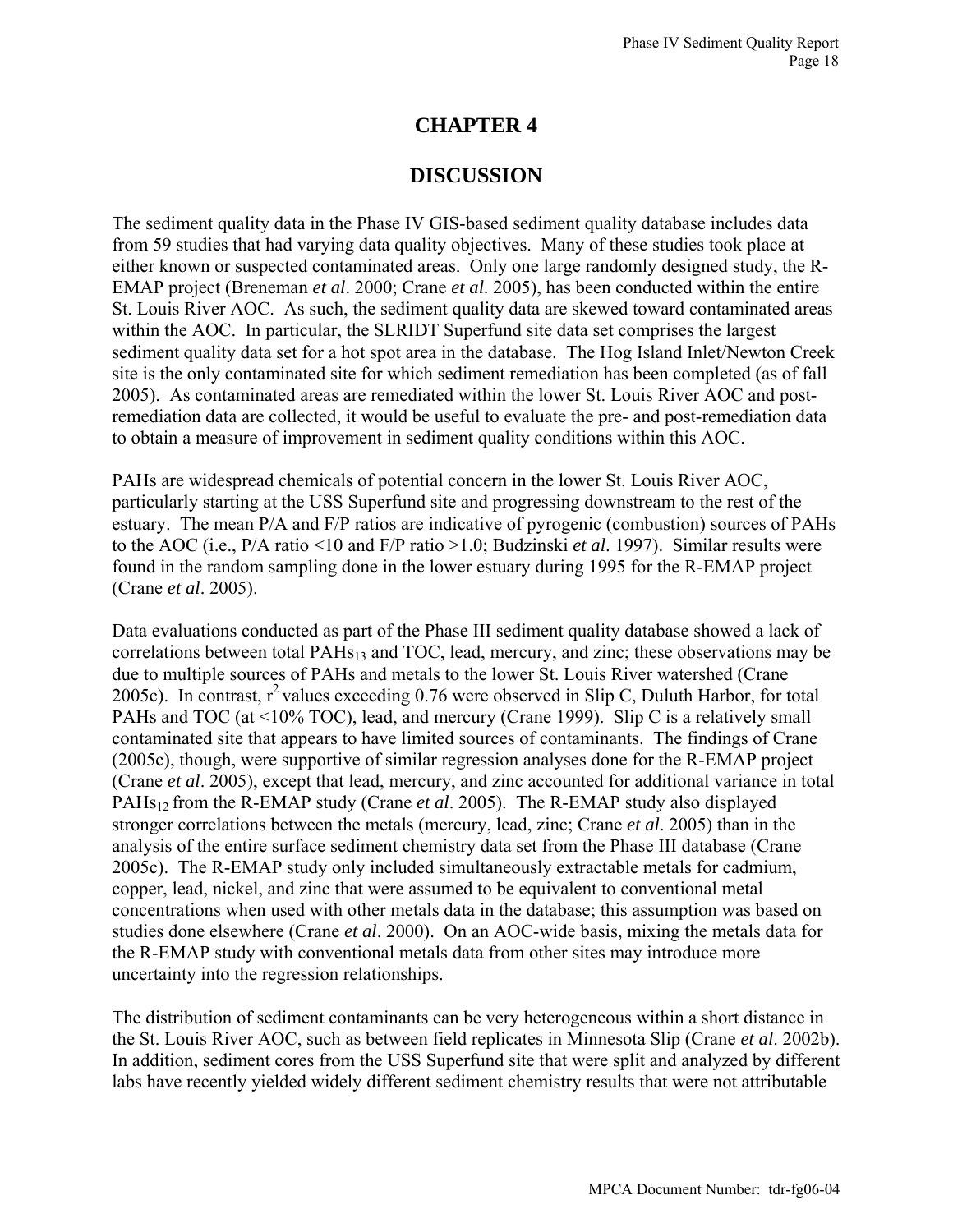to any quality assurance/quality control issues; these split samples were added to the Phase III database as separate studies (Study ID's 54 and 55; Crane and Myre 2005b). The heterogeneity of sediments at some of the contaminated sites can result in increased difficulty with analytical laboratories being able to adequately extract the chemicals of interest from the sediment matrix. Database users are encouraged to view the Qualify look-up table in the Phase IV MS™ Access 2000 database to become familiar with the descriptions of qualifiers for sediment chemistry parameters.

In the Phase IV database, the 0 - 5 cm depth interval for sediment chemistry was comprised of the 1995/1996 R-EMAP data set, as well as a smaller number of samples collected elsewhere. The  $0 - 15$  cm depth intervals were generally collected from hot spot sites. Since most of the data that comprised the 0 - 5 cm depth interval is about 10 years old, cleaner sediments may have been deposited over these sites since that time (or been eroded, too). The MPCA does not have much data on sediment deposition rates in the Duluth-Superior Harbor, partly because radioisotope dating of sediment cores has not always been successful. Some sections of the harbor were shown to have a sediment deposition rate of 0.5 cm/year (Schubauer-Berigan and Crane 1997), which would result in the deposition of 5 cm of new sediments within a 10-year period. If the newly deposited sediments are cleaner (due to source control actions in the St. Louis River watershed), then this may improve the habitat for benthic organisms in the AOC.

The R-EMAP project demonstrated that physical habitat characteristics had the greatest influence on the benthic invertebrate community in the lower estuary (Breneman *et al*. 2000; Crane *et al*. 2005). The harbor area, in particular, is dominated by oligochaetes (aquatic worms) and chironomids (midges) that are more pollutant-tolerant organisms common to slower moving, less oxygenated waters (Figures 11 and 12, respectively). The Allouez Bay area is a pulse stable wetland that contains a better selection of invertebrates, such as mayflies (Figure 13).

The St. Louis River AOC includes a gradient of sediment chemistry concentrations in the surface sediments, including fairly clean sites that present a low risk to benthic invertebrates, moderately contaminated sites that present some risk of impairment to benthic organisms, and highly contaminated sites that are likely to result in impairments to benthic organisms (Table 10). The Phase III Addendum to the Phase II Help Section for Database Users (Crane and Myre 2005a) provided a section on interpreting mean PEC-Q data contained within the database, as well as on recommended applications for using numerical SQTs in the St. Louis River AOC and on the limitations of the use of the Level I and Level II SQTs and mean PEC-Qs in this AOC (as referenced in Crane *et al*. 2002a and Crane and MacDonald 2003). As shown in Tables 9 and 10, the mean PEC-Qs provide a screening-level indication of the risks benthic organisms may be exposed to from a mixture of contaminants in the surface sediments of the St. Louis River AOC.

In interpreting the distribution of mean PEC-Qs in surficial sediments (Table 9), one must consider whether other contaminants of concern contribute to risk and whether the extent and magnitude of contamination has been adequately characterized at a site. Diesel range organics and alkylated PAHs were other contaminants of concern in the pre-remediation sediments of the Hog Island Inlet/Newton Creek. Sediment remediation of this area was completed November 2005, and post-remediation sediment chemistry data were not available in time for inclusion in either the Phase IV sediment quality database or for the data analysis section of this report. At the USS Superfund site, the median PEC-Q value of 0.168 appears to underestimate the extent of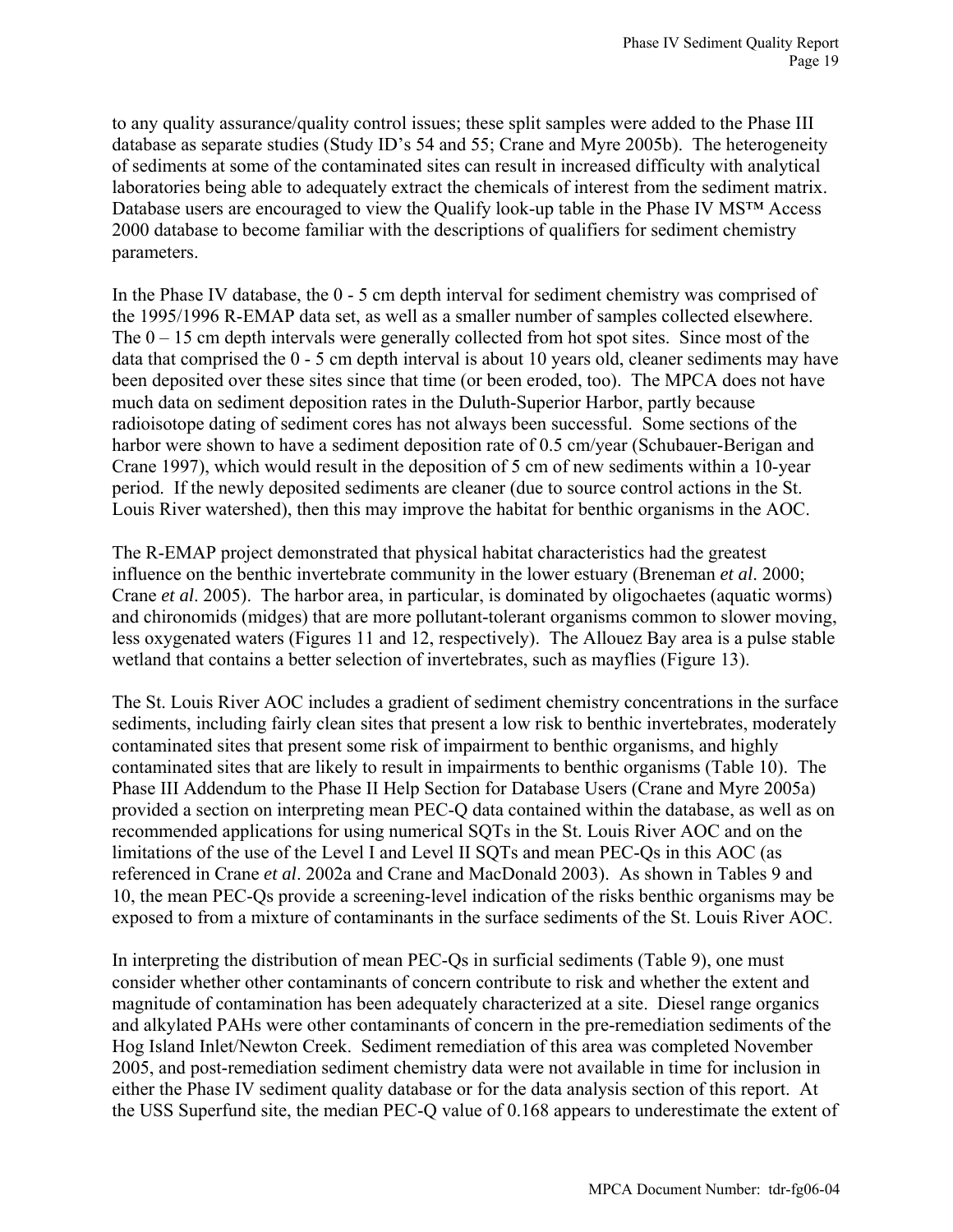contamination at this site, which has resulted in complete mortality of sediment toxicity test organisms in some tests. Some of the surficial sediment data for the USS Superfund site were from samples collected to delineate the outer edges of the site. Thus, these sediments are less contaminated than from areas sampled closer to the sources of contamination at this site.

For the Minnesota side of the St. Louis River AOC, the areas with mean PEC-Qs exceeding 0.6 (Figures 2 and 3) include the:

- SLRIDT Superfund site;
- USS Superfund site;
- Minnesota Slip;
- Slip  $C$ ;
- Embayment encompassing the old Duluth sewage treatment plant near WLSSD and the confluence with Coffee and Miller Creeks;
- Dakota Pier; and
- One site near Grassy Point.

For the Wisconsin side of the St. Louis River AOC, the areas with mean PEC-Qs exceeding 0.6 (Figure 2) include the:

- Koppers Industries Inc. site;
- Howard's Bay; and
- pre-remediation data for Hog Island Inlet/Newton Creek.

While the statistical analyses of mean PEC-Qs provide a useful screening assessment of sediment quality conditions in the surficial sediments of the St. Louis River AOC, these analyses must be considered in the context of the following uncertainties:

- The Phase IV sediment quality database is not inclusive of all the surficial sediment chemistry data available for some areas of interest, but was nevertheless assumed to be representative of the available data. Therefore, these analyses should be updated as the database is updated and expanded.
- The mean PEC-Qs may not include all contaminants of potential concern for a particular area. For example, diesel range organics and alkylated PAHs contributed to ecological risk at the Hog Island Inlet/ Newton Creek site under pre-remediation conditions (SEH Inc. 2003a,b), and mercury is an important contaminant throughout the AOC.
- Use of the mean PEC-Qs should take into consideration variations in physical, chemical, and biological factors in the sediment environment that may complicate and introduce uncertainty into their use. For example, certain chemicals can be present in relatively unavailable forms (such as in slag, paint chips, and tar). Use of the mean PEC-Qs may not be applicable in depositional wetlands (due to high organic matter and sulfides), oil and gas production environments, in highly modified depositional systems, and in nondepositional and erosional systems (Wenning and Ingersoll 2002).
- Sediments are often heterogeneous, resulting in patchy distributions of contaminants, particle size, sulfide levels, and organic carbon type at varying levels of scale.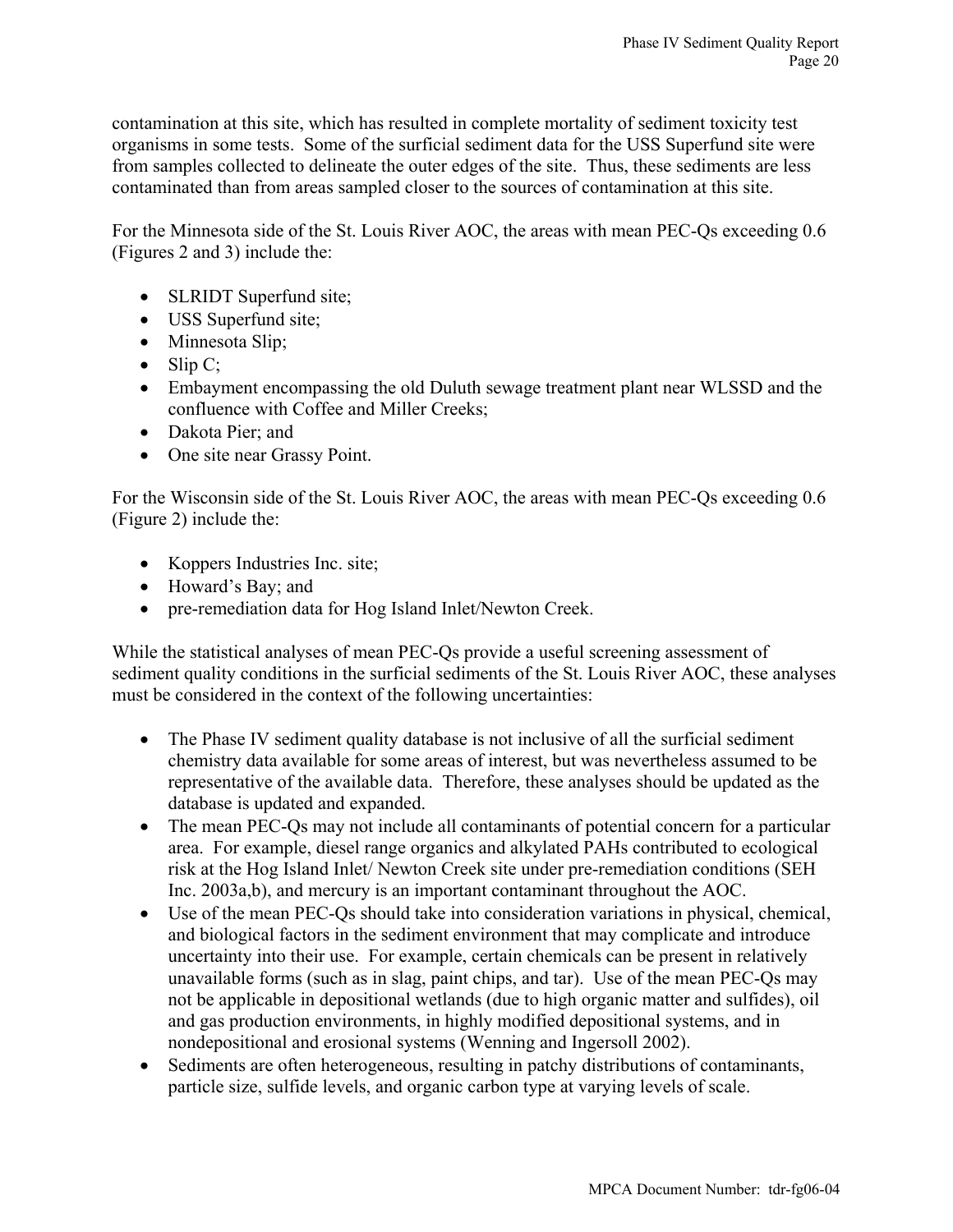- Use of the mean PEC-Qs is enhanced when considered as part of a weight-of-evidence approach that includes other sediment quality indicators, such as sediment chemistry and geochemical characteristics, sediment toxicity, and benthic invertebrate community structure (Crane and MacDonald 2003).
- Due to uncertainties associated with bioavailability, there is not 100% certainty that samples with mean PEC-Qs exceeding 0.6 will actually be toxic to sediment-dwelling organisms. Rather, the probability of observing chronic toxicity to amphipods (*H. azteca*) in 28-day exposures is greater than 50% when mean PEC-Qs exceed a mean PEC-Q of 0.63 (USEPA 2000; Ingersoll *et al.* 2001). The results of this study and previous analyses (Crane *et al.* 2000, 2002a, 2004) indicate that the incidence of toxicity to amphipods and midges (conducted as separate 10-day sediment toxicity tests) was found to increase as the mean PEC-Q ranges increased.

None of the aforementioned factors, though, preclude the general application of mean PEC-Qs to the analyses conducted in this assessment.

Assessments of sediment quality in the St. Louis River AOC are best done using a weight-ofevidence approach since sediment chemistry alone does not address bioavailability and bioaccumulation issues. Thus, sediment toxicity data and tissue residue data are useful to collect on surface sediments with matching sediment chemistry data, especially for suspected contaminated areas.

Survival was the principal metric for the 10-d amphipod and midge toxicity tests that comprised most of the toxicity test data in the database (Table 11). The chronic 28- to 42-d *H. azteca* toxicity test is more sensitive than either the 10-d amphipod or midge tests (Ingersoll *et al*. 2001), and its use would reduce the potential for false negatives at low mean PEC-Qs. Because longer-term toxicity tests provide the most effective mean of discriminating among moderately contaminated sediment samples and because *in situ* benthic invertebrates are exposed to contaminated sediments for an extended period, it would be prudent in future investigations to evaluate sediment toxicity using the 28- to 42-d *H. azteca* test (endpoints: survival and growth) in sediments with mean PEC-Qs <5.0 (Crane *et al*. 2000, 2005). However, it would be more cost-effective to utilize acute toxicity tests to characterize the toxicity of highly contaminated sediments (i.e., mean PEC-Qs ≥5.0; Crane *et al*. 2000, 2005).

The treatment of nondetected data was discussed in Section 5.1 of the Phase II Technical Documentation (Smorong *et al*. 2004b). The GIS-based sediment quality database was designed with four data treatment options for censoring nondetected data:

- Substitute nondetected values with one-half the detection limit;
- Delete nondetected values:
- Substitute nondetected values with the detection limit; and
- Exclude nondetected values with high detection limits.

Nondetects are also labeled as left-censored data since their values lie somewhere to the left of the detection limit threshold. Users should be aware that bias may be introduced into the results when the above data treatment options are used. For example, the presence of several nondetect values in the PCB and some pesticide data should be examined further to assess whether the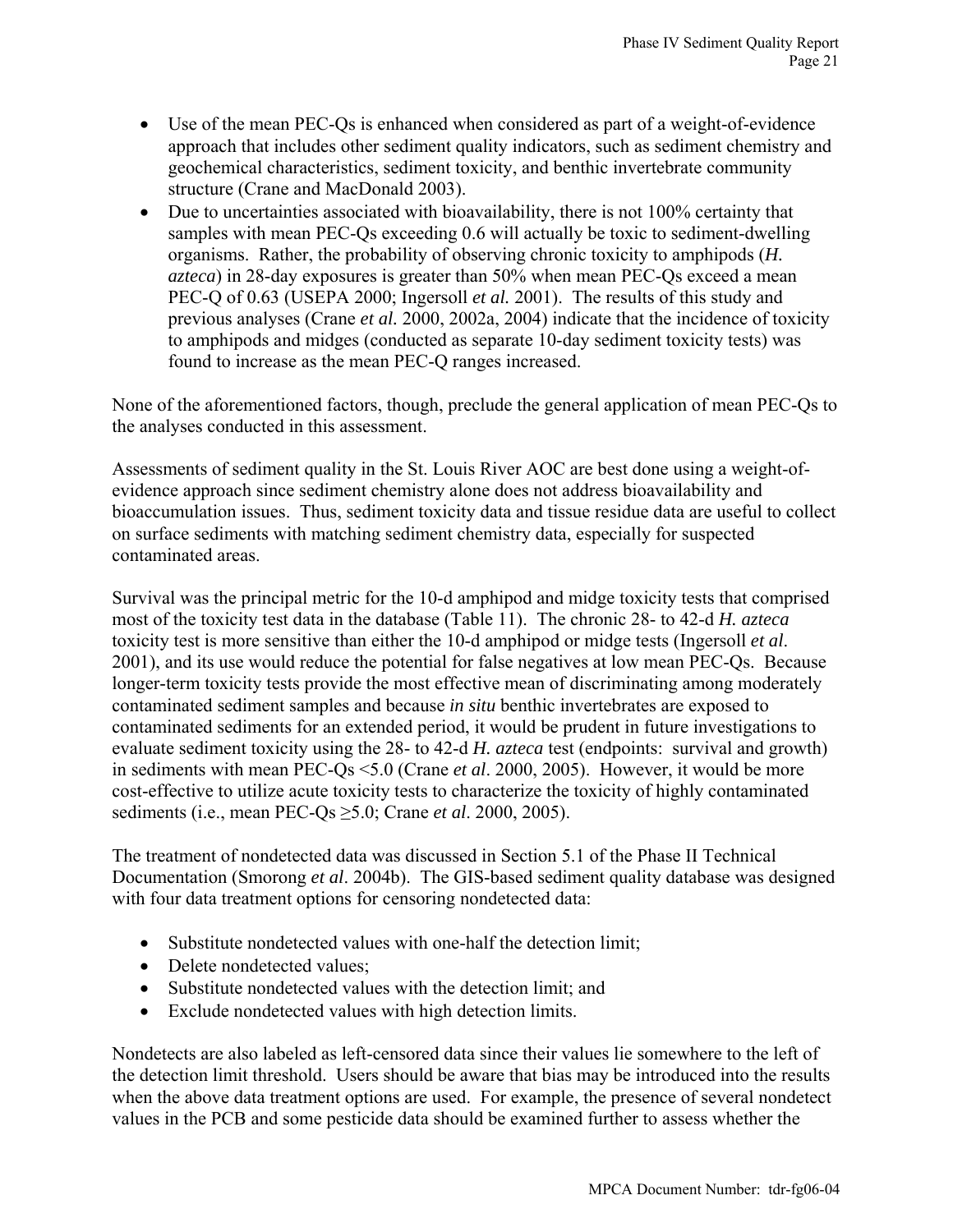higher concentrations in the surface sediments compared to subsurface sediments are due to varying detection limits or real effects. Users interested in better approaches for analyzing censored data should consider using maximum likelihood estimation (MLE), imputation, or the Kaplan-Meier method (Helsel 2005a). MLE solves a "likelihood equation" to find the values for mean and standard deviation that are most likely to have produced both nondetect and detected data (Helsel 2005a). Imputation methods fill in values for censored or missing observations without assigning them all the same value (Helsel 2005a). Kaplan-Meier is a nonparametric method designed to incorporate data with multiple censoring levels and does not require specification of an assumed distribution (Helsel 2005a). Additional information about these methods is available in Helsel (2005a,b).

Agency staff and stakeholders are encouraged to use the Phase IV GIS-based sediment quality database to obtain data of interest to them and to utilize the companion ArcMap 9.1 map documents of GIS-watershed data for viewing the data. The major findings of this report are available in a sediment quality pamphlet (Crane 2006b) that can be obtained from the MPCA's web site at: http://www.pca.state.mn.us/publications/tdr-fg06-03.pdf. Questions regarding the Phase IV sediment quality database should be directed to:

 Judy L. Crane, Ph.D., Research Scientist III Environmental Analysis and Outcomes Division MPCA 520 Lafayette Road North St. Paul, MN 55155-4194 Ph: 651-297-4068 Fax: 651-297-7709 Email: [judy.crane@pca.state.mn.us](mailto:judy.crane@pca.state.mn.us)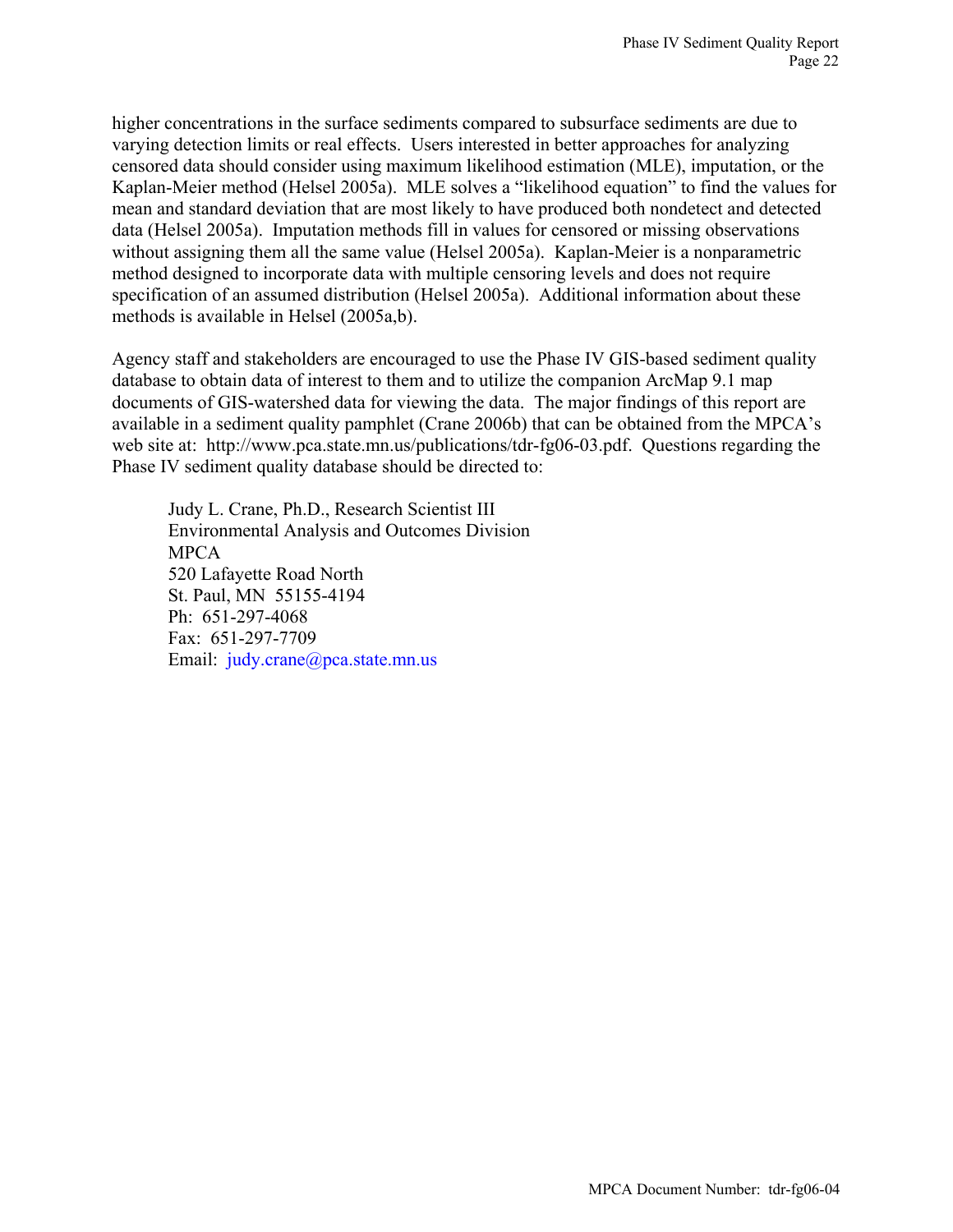# **REFERENCES**

- Breneman, D., C. Richards, and S. Lozano. 2000. Environmental influences on benthic community structure in a Great Lakes embayment. J. Great Lakes Res. 26:287-304.
- Budzinski, H., I. Jones, J. Bellocq, C. Pierard, and P. Garrigues. 1997. Evaluation of sediment contamination by polycyclic aromatic hydrocarbons in the Gironde estuary. Marine Chem. 58:85-97.
- Crane, J.L. 1999. Assessment of contaminated sediments in Slip C, Duluth Harbor, Minnesota. U.S. Environmental Protection Agency, Great Lakes National Program Office, Chicago, IL. EPA-905-R-99-007. ([http://www.pca.state.mn.us/water/sediments/slipc.pdf\)](http://www.pca.state.mn.us/water/sediments/slipc.pdf)
- Crane, J.L. 2005a. Quality assurance project plan (QAPP): Phase III GIS-based sediment quality database for the St. Louis River Area of Concern. Minnesota Pollution Control Agency, Environmental Analysis and Outcomes Division, St. Paul, MN. MPCA Document Number tdr-fg04-05. ([http://www.pca.state.mn.us/publications/tdr-fg04-](http://www.pca.state.mn.us/publications/tdr-fg04-05.pdf) [05.pdf\)](http://www.pca.state.mn.us/publications/tdr-fg04-05.pdf)
- Crane, J.L. 2005b. Phase IV GIS-based sediment quality database for the St. Louis River Area of Concern—Wisconsin focus. Project team roles and responsibilities. Minnesota Pollution Control Agency, Environmental Analysis and Outcomes Division, St. Paul, MN. MPCA Document Number tdr-fg05-03. ([http://www.pca.state.mn.us/publications/tdr-fg05-03.pdf\)](http://www.pca.state.mn.us/publications/tdr-fg05-03.pdf)
- Crane, J.L. 2005c. Phase III GIS-based sediment quality database for the St. Louis River Area of Concern (AOC)—Minnesota focus. Overview of sediment quality conditions in the St. Louis River AOC. Minnesota Pollution Control Agency, Environmental Analysis and Outcomes Division, St. Paul, MN. MPCA Document Number tdr-fg05-04. ([http://www.pca.state.mn.us/publications/tdr-fg05-04.pdf\)](http://www.pca.state.mn.us/publications/tdr-fg05-04.pdf)
- Crane, J.L. 2006a. Phase IV GIS-based sediment quality database for the St. Louis River Area of Concern—Wisconsin focus. Quick guide to the Phase IV ArcMap 9.1 map documents. Minnesota Pollution Control Agency, Environmental Analysis and Outcomes Division, St. Paul, MN. MPCA Document Number tdr-fg06-01. ([http://www.pca.state.mn.us/publications/tdr-fg06-01.pdf\)](http://www.pca.state.mn.us/publications/tdr-fg06-01.pdf)
- Crane, J.L. 2006b. Sediment quality conditions in the lower St. Louis River, Minnesota/Wisconsin. Minnesota Pollution Control Agency, Environmental Analysis and Outcomes Division, St. Paul, MN. MPCA Document Number tdr-fg06-03. ([http://www.pca.state.mn.us/publications/tdr-fg06-03.pdf\)](http://www.pca.state.mn.us/publications/tdr-fg06-03.pdf)
- Crane, J.L. and D. D. MacDonald. 2003. Applications of numerical sediment quality targets for assessing sediment quality conditions in the St. Louis River Area of Concern. Environ. Manage. 32:128-140.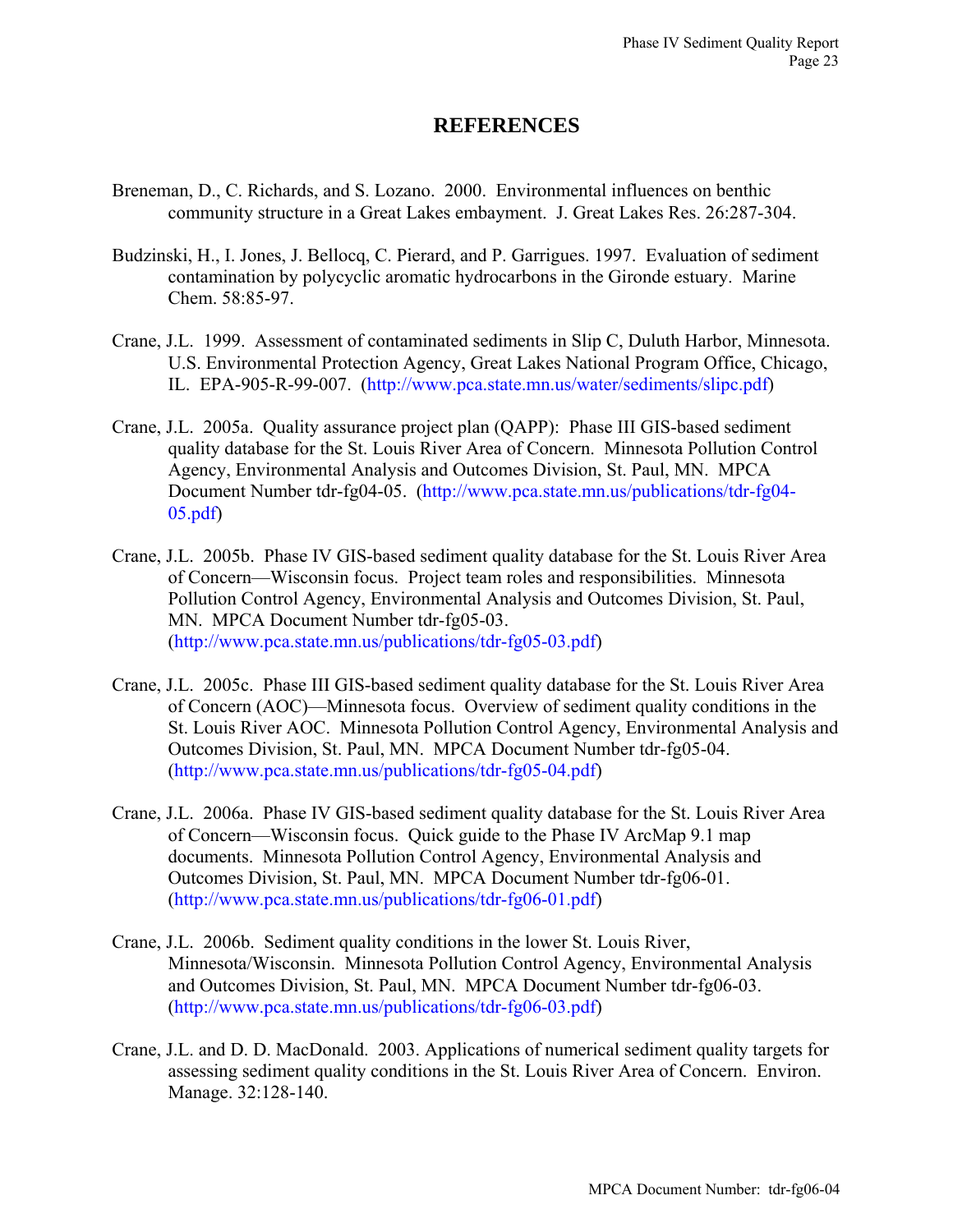- Crane, J.L. and P.L. Myre. 2005a. Phase III GIS-based sediment quality database for the St. Louis River Area of Concern—Minnesota focus. Addendum to the Phase II help section for database users. Minnesota Pollution Control Agency, Environmental Analysis and Outcomes Division, St. Paul, MN and Exa Data & Mapping Services, Inc., Port Townsend, WA. MPCA Document Number tdr-fg05-01. ([http://www.pca.state.mn.us/publications/tdr-fg05-01.pdf\)](http://www.pca.state.mn.us/publications/tdr-fg05-01.pdf)
- Crane, J.L. and P.L. Myre. 2005b. Phase III GIS-based sediment quality database for the St. Louis River Area of Concern (AOC). Addendum to the Phase II technical documentation. Minnesota Pollution Control Agency, Environmental Analysis and Outcomes Division, St. Paul, MN and Exa Data & Mapping Services, Inc., Port Townsend, WA. ([http://www.pca.state.mn.us/publications/tdr-fg05-02.pdf\)](http://www.pca.state.mn.us/publications/tdr-fg05-01.pdf)
- Crane, J.L. and P.L. Myre. 2006. Phase IV GIS-based sediment quality database for the St. Louis River Area of Concern—Wisconsin focus. Supplement to the Phase II/III help sections for database users. Minnesota Pollution Control Agency, Environmental Analysis and Outcomes Division, St. Paul, MN and Exa Data & Mapping Services, Inc., Port Townsend, WA. MPCA Document Number tdr-fg06-02. ([http://www.pca.state.mn.us/publications/tdr-fg06-02.pdf\)](http://www.pca.state.mn.us/publications/tdr-fg06-02.pdf)
- Crane, J.L., D.E. Smorong, D.A. Pillard, and D.D. MacDonald. 2002b. Sediment remediation scoping project in Minnesota Slip, Duluth Harbor. U.S. Environmental Protection Agency, Great Lakes National Program Office, Chicago, IL. EPA-905-R-02-002. (<http://www.pca.state.mn.us/water/sediments/mnslipreport.pdf>)
- Crane, J.L., C. Richards, D. Breneman, S. Lozano, and J.A. Schuldt. 2005. Evaluating methods for assessing sediment quality in a Great Lakes embayment. Aquatic Ecosystem Health Manage. 8:323-349.
- Crane, J.L., D.D. MacDonald, D.E. Smorong, L.J. Fisher, S.L. Hamilton, and C.A. Huntington. 2004. Phase II GIS-based sediment quality database for the St. Louis River Area of Concern (AOC): Comparison of surficial sediment contamination in the St. Louis River AOC with other areas of concern in the Great Lakes basin and other areas located elsewhere in the United States. Minnesota Pollution Control Agency, Environmental Analysis and Outcomes Division, St. Paul, MN and MacDonald Environmental Sciences Ltd., Nanaimo, BC. ([http://www.pca.state.mn.us/publications/tdr-fg04-04.pdf\)](http://www.pca.state.mn.us/publications/tdr-fg04-04.pdf)
- Crane, J.L., D.D. MacDonald, C.G. Ingersoll, D.E. Smorong, R.A. Lindskoog, C.G. Severn, T.A. Berger, and L.J. Field. 2000. Development of a framework for evaluating numerical sediment quality targets and sediment contamination in the St. Louis River Area of Concern. U.S. Environmental Protection Agency, Great Lakes National Program Office, Chicago, IL. EPA 905-R-00-008 ([http://www.pca.state.mn.us/water/sediments/sqt](http://www.pca.state.mn.us/water/sediments/sqt-slraoc.pdf)[slraoc.pdf\)](http://www.pca.state.mn.us/water/sediments/sqt-slraoc.pdf)
- Crane, J.L., D.D. MacDonald, C.G. Ingersoll, D.E. Smorong, R.A. Lindskoog, C.G. Severn, T.A. Berger, and L.J. Field. 2002a. Evaluation of numerical sediment quality targets for the St. Louis River Area of Concern. Arch. Environ. Contam. Toxicol. 43:1-10.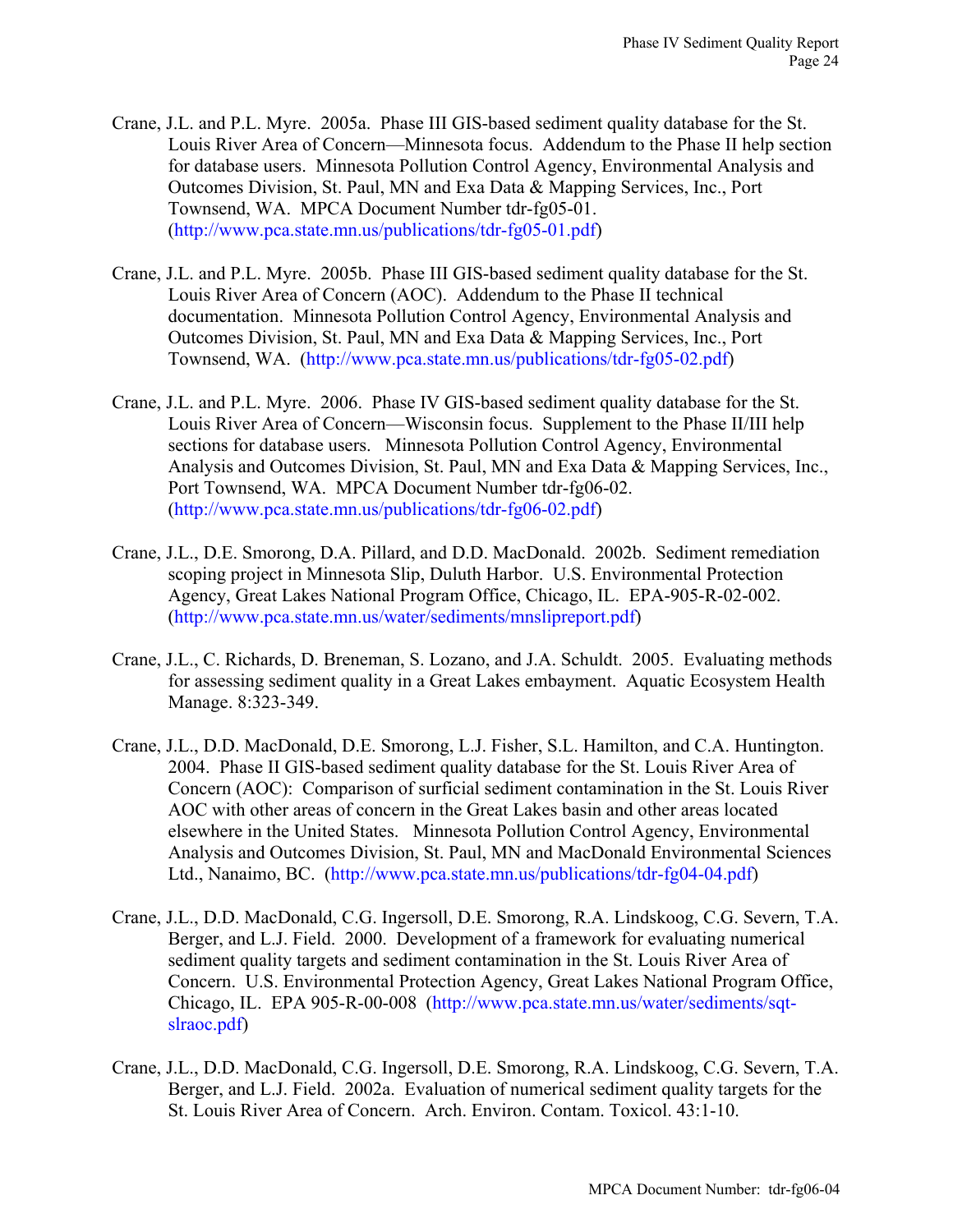- Helsel, D.R. 2005a. More than obvious: Better methods for interpreting nondetect data. Environ. Sci. Technol. 39:419A-423A.
- Helsel, D.R. 2005b. Nondetects and data analysis. Statistics for censored environmental data. Wiley-Interscience, Hoboken, NJ. 250 pp.
- IJC (International Joint Commission). 1989. Great Lakes water quality agreement of 1978 (as amended by Protocol signed November 18, 1987). International Joint Commission, Windsor, ON. (<http://www.ijc.org/rel/agree/quality.html>)
- Ingersoll, C.G., D.D. MacDonald, N. Wang, J.L. Crane, L.J. Field, P.S. Haverland, N.E. Kemble, R.A. Lindskoog, C.G. Severn, and D.E. Smorong. 2001. Predictions of sediment toxicity using consensus-based freshwater sediment quality guidelines. Arch. Environ. Contam. Toxicol. 41:8-21.
- MPCA/WDNR (MPCA and Wisconsin Department of Natural Resources). 1992. The St. Louis River system remedial action plan. Stage One. Minnesota Pollution Control Agency, St. Paul, MN and Wisconsin Department of Natural Resources, Madison, WI. (<http://www.stlouisriver.org/rap.html>)
- MPCA/WDNR. 1995. The St. Louis River system remedial action plan. Progress report. Minnesota Pollution Control Agency, St. Paul, MN and Wisconsin Department of Natural Resources, Madison, WI. ([http://www.stlouisriver.org/stage2/stage2\\_report.pdf\)](http://www.stlouisriver.org/stage2/stage2_report.pdf)
- Schubauer-Berigan, M. and J.L. Crane. 1997. Survey of sediment quality in the Duluth/Superior Harbor: 1993 sampling results. U.S. Environmental Protection Agency, Great Lakes National Program Office, Chicago, IL. EPA 905-R97-005. (<http://www.pca.state.mn.us/water/sediments/93mud.pdf>)
- SEH Inc. 2003a. Remedial investigation report. Newton Creek, Douglas County, Wisconsin. Prepared by Short Elliott Hendrickson Inc., Chippewa Falls, WI for Wisconsin Department of Natural Resources, Bureau of Remediation and Redevelopment, Superior, WI.
- SEH Inc. 2003b. Site investigation report. Hog Island Inlet, City of Superior, Douglas County, Wisconsin. Prepared by Short Elliott Hendrickson Inc., Chippewa Falls, WI for Wisconsin Department of Natural Resources, Bureau of Remediation and Redevelopment, Superior, WI.
- Smorong, D.E., C.L. Mackenzie, and J.L. Crane. 2004a. Phase II GIS-based sediment quality database for the St. Louis River Area of Concern (AOC). Help section for ArcView users. MacDonald Environmental Sciences Ltd., Nanaimo, BC and Minnesota Pollution Control Agency, Environmental Analysis and Outcomes Division, St. Paul, MN. MPCA Document Number tdr-fg04-02. ([http://www.pca.state.mn.us/publications/tdr-fg04-](http://www.pca.state.mn.us/publications/tdr-fg04-02.pdf) [02.pdf\)](http://www.pca.state.mn.us/publications/tdr-fg04-02.pdf)